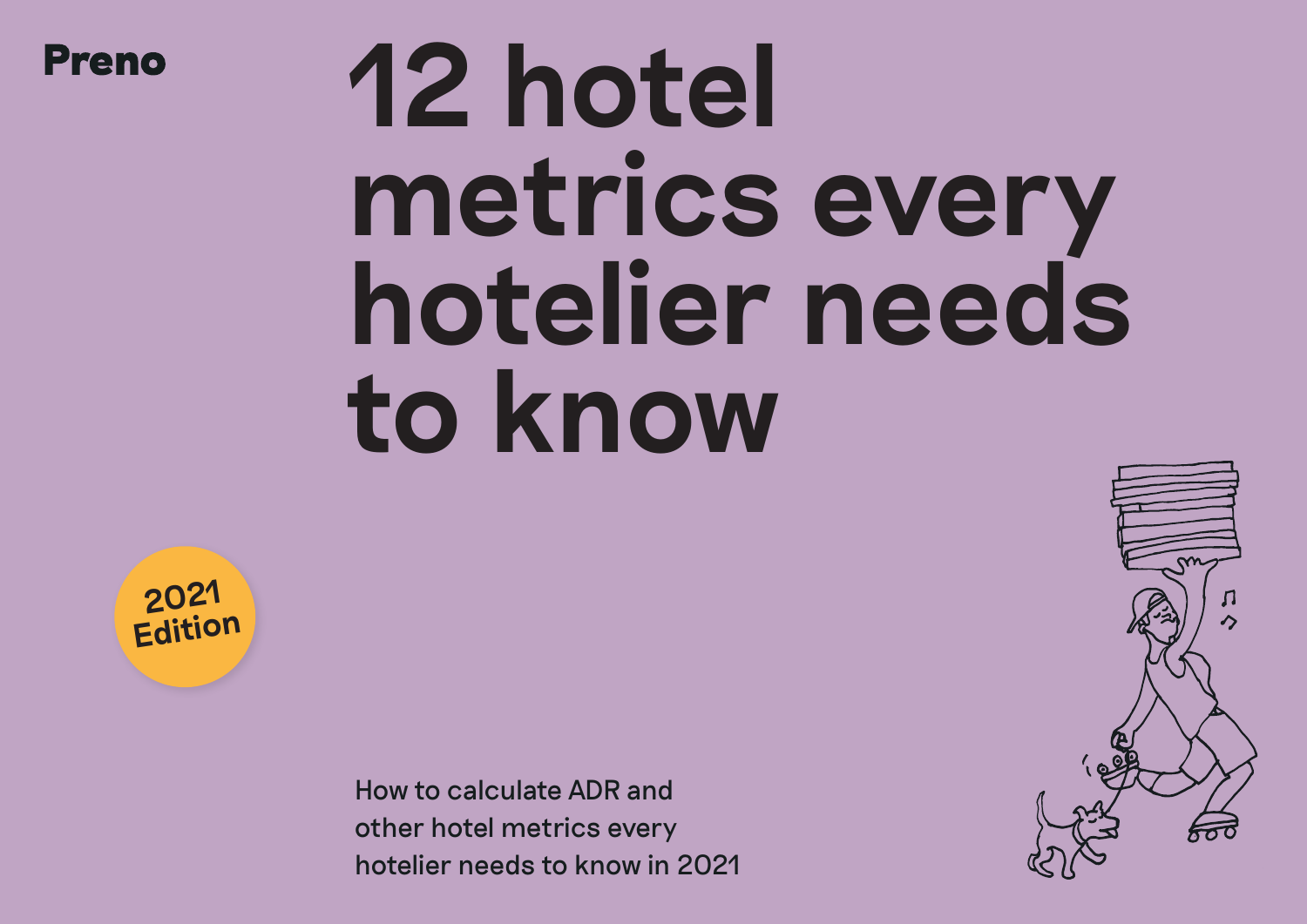# **Introduction How to calculate ADR and other hotel metrics every hotelier needs to know in 2021...**

2020 and 2021 have been a challenging time for hotel owners. Global travel has ground to a halt, and worldwide lockdowns have taken their toll on domestic tourism. Even in parts of the world where people are free to explore their own backyard, hoteliers have found capturing the local market is easier said than done.

Navigating this tough environment comes down to having a great property management dashboard. That way, you can track your most important metrics, and empower you and your team to improve the metrics that matter to your business the most.

That's one good reason to know your AOR from your ADR. But after 2020-21's COVID-19 curveball, knowing all your numbers has never mattered more. Read on for the top 12 metrics hotel owners need to keep tabs on this year.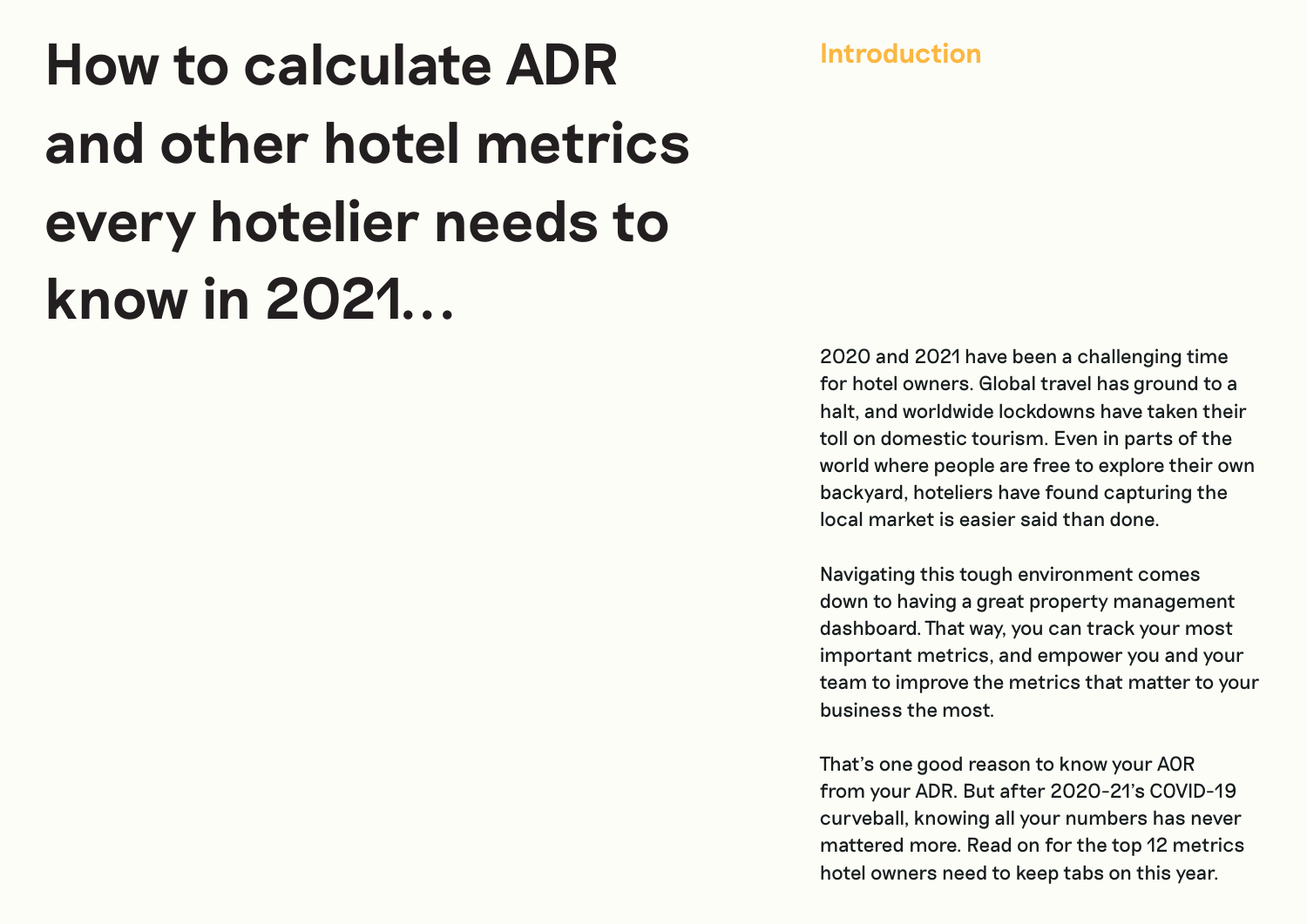### **Contents**

#### **Chapters**

- 1. What is AOR?
- 2. What is ADR?
- 3. What is RevPAR?
- 4. What is TrevPAR?
- 5. What is GopPAR?
- 6. What is ALOS?
- 7. What is DRR?
- 8. What is a hotel comp set?
- 9. What is MCPB?
- 10. How to improve Tripadvisor rating?
- 11. How to improve booking. com reviews
- 12. How to improve guest satisfaction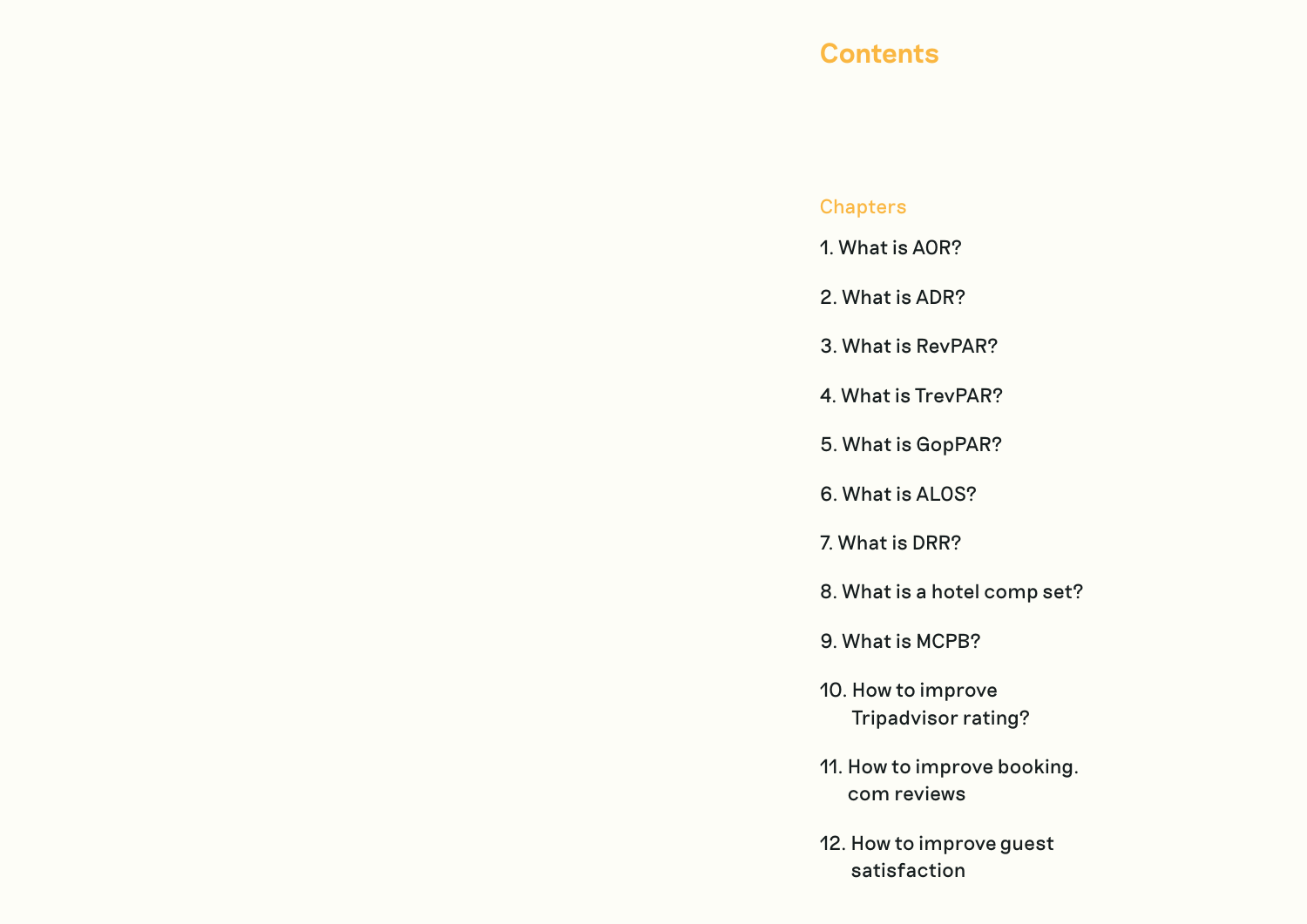



# **What is Average Occupancy Rate (AOR)?**

Your hotel's AOR (or Average Occupancy Rate) is the average percentage of rooms booked out over a period of time. AOR is one of the industry's most high-level hotel metrics, and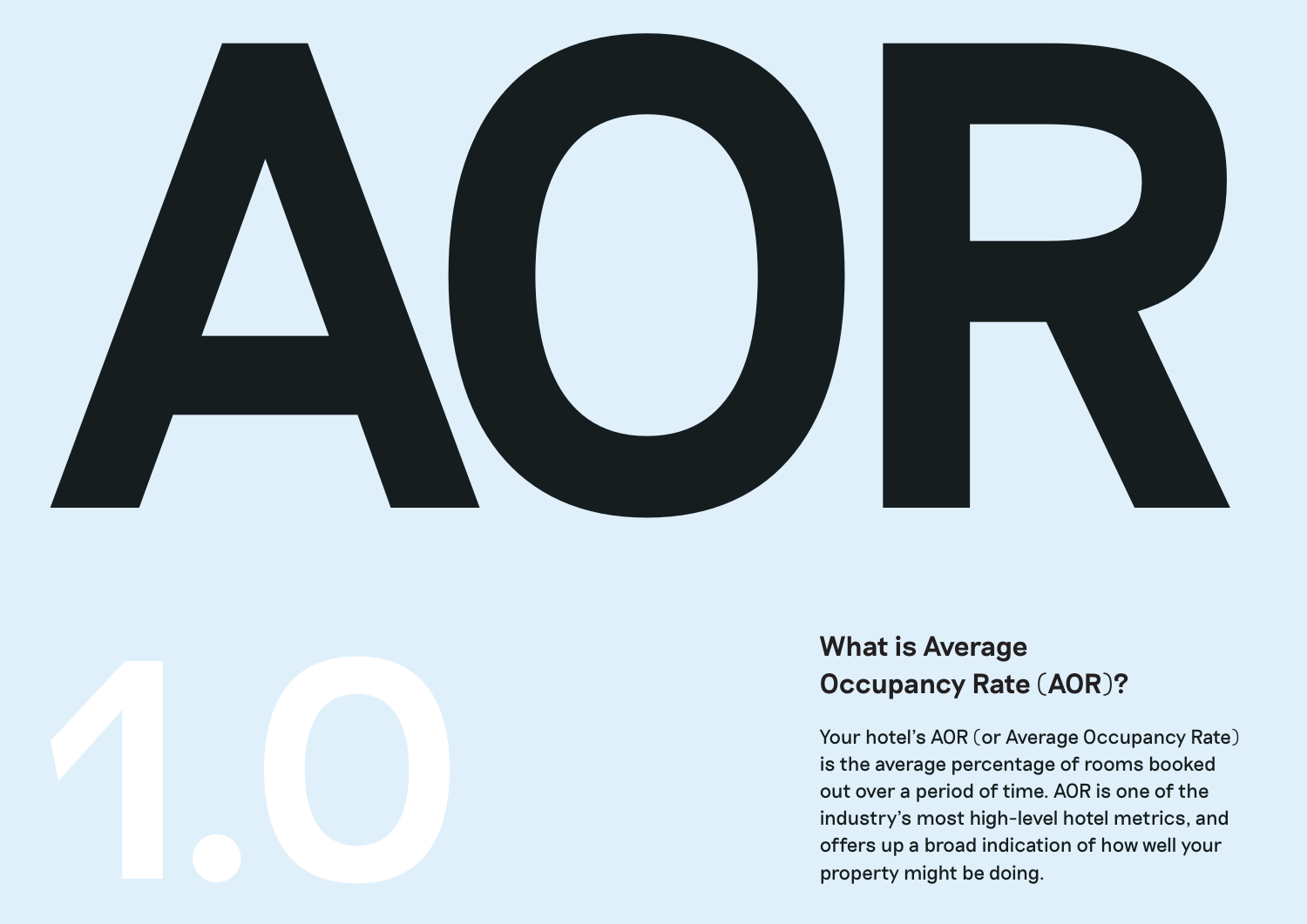| What's a good<br><b>Occupancy Rate?</b> | You should be aiming for 65% or higher over<br>the year. But more important than AOR is<br>tracking and improving your GopPAR.                   |
|-----------------------------------------|--------------------------------------------------------------------------------------------------------------------------------------------------|
| How do I work out my<br>hotel's AOR?    | (Total number of rooms occupied)<br>+ (Total number of rooms available)<br>$x$ 100 = your% AOR                                                   |
|                                         | Here's a quick example                                                                                                                           |
|                                         | Let's say over the period of a month, your hotel<br>books out 65 out of the 100 rooms available.<br>Here's how you'd calculate that month's AOR: |
|                                         | 65 rooms occupied + 100 rooms available x<br>$100 = 65\%$ AOR                                                                                    |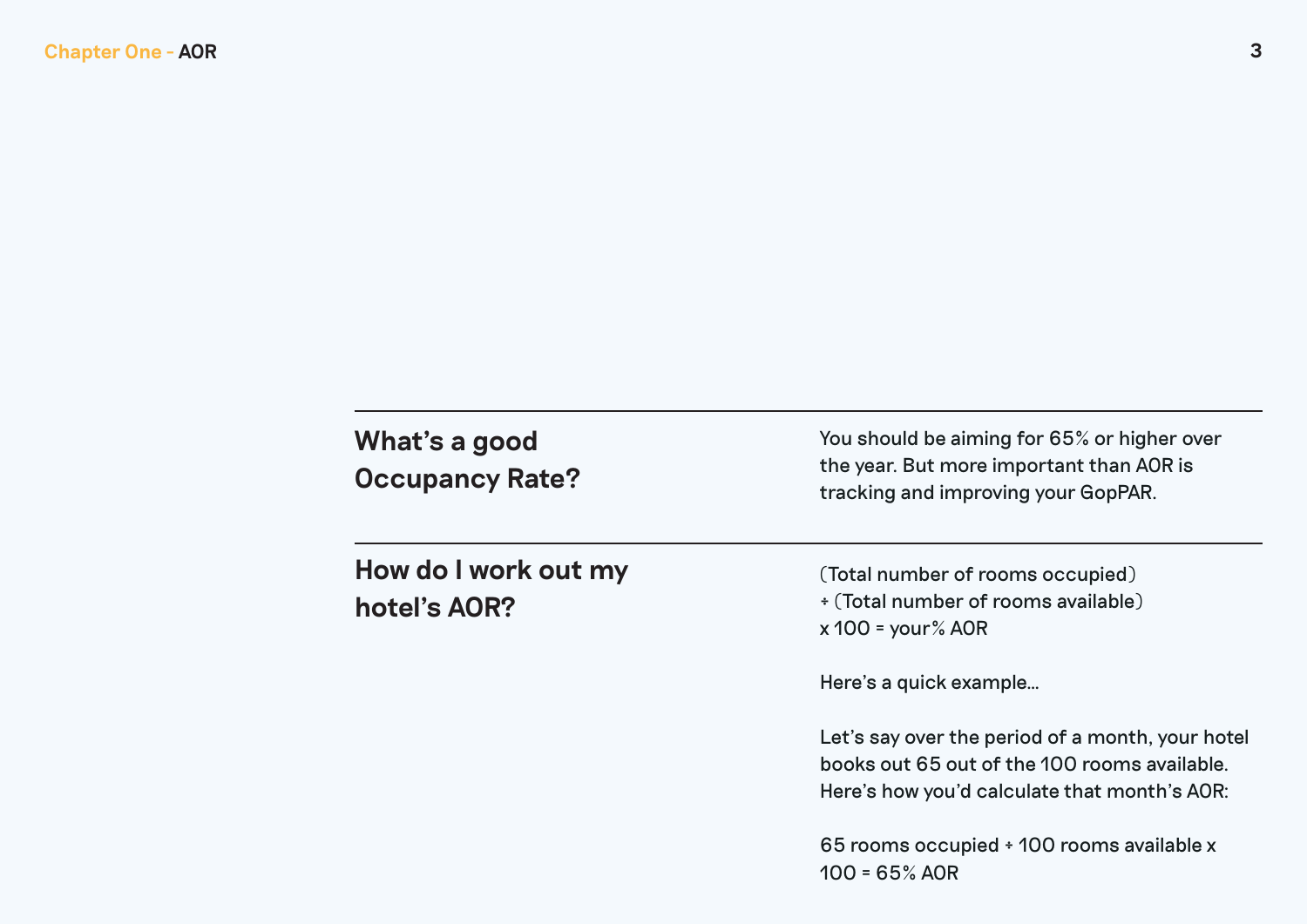

# **How to improve your hotel's occupancy rate**

| <b>Introduce 'Pay What</b><br>You Want' deals | Pay What You Want (PWYW) is a pricing strategy that lets your guests decide how<br>much they'd like to pay for a room. Putting the power in your guest's hands can be<br>risky, so you might like to protect your margins by setting a minimum price that<br>you're willing to drop down to. |
|-----------------------------------------------|----------------------------------------------------------------------------------------------------------------------------------------------------------------------------------------------------------------------------------------------------------------------------------------------|
| <b>Provide an</b><br>experience               | Word of mouth is a fantastic marketing tool. You can encourage it by turning a<br>stay at your hotel into a unique experience that your guests will want to write home<br>about - and that their friends and family will want to see for themselves.                                         |
| Take special care of<br>repeat guests         | Preno's hotel management system can help you keep track of guests who've<br>stayed with you before. So when they stay a second time, you can make their<br>experience even more personal, welcoming, and memorable - encouraging them<br>to pay a third, fourth, or even fifth visit.        |
| <b>Branch out into</b><br><b>business</b>     | Business travellers can be a highly lucrative demographic. So you could look at<br>diversifying, and become your area's corporate accommodation of choice.                                                                                                                                   |
| <b>Run special deals</b>                      | Look into any other deals that will entice guests to pay you a visit. Research the<br>kinds of travellers your property usually attracts, and tailor your deals to appeal to<br>others just like them.                                                                                       |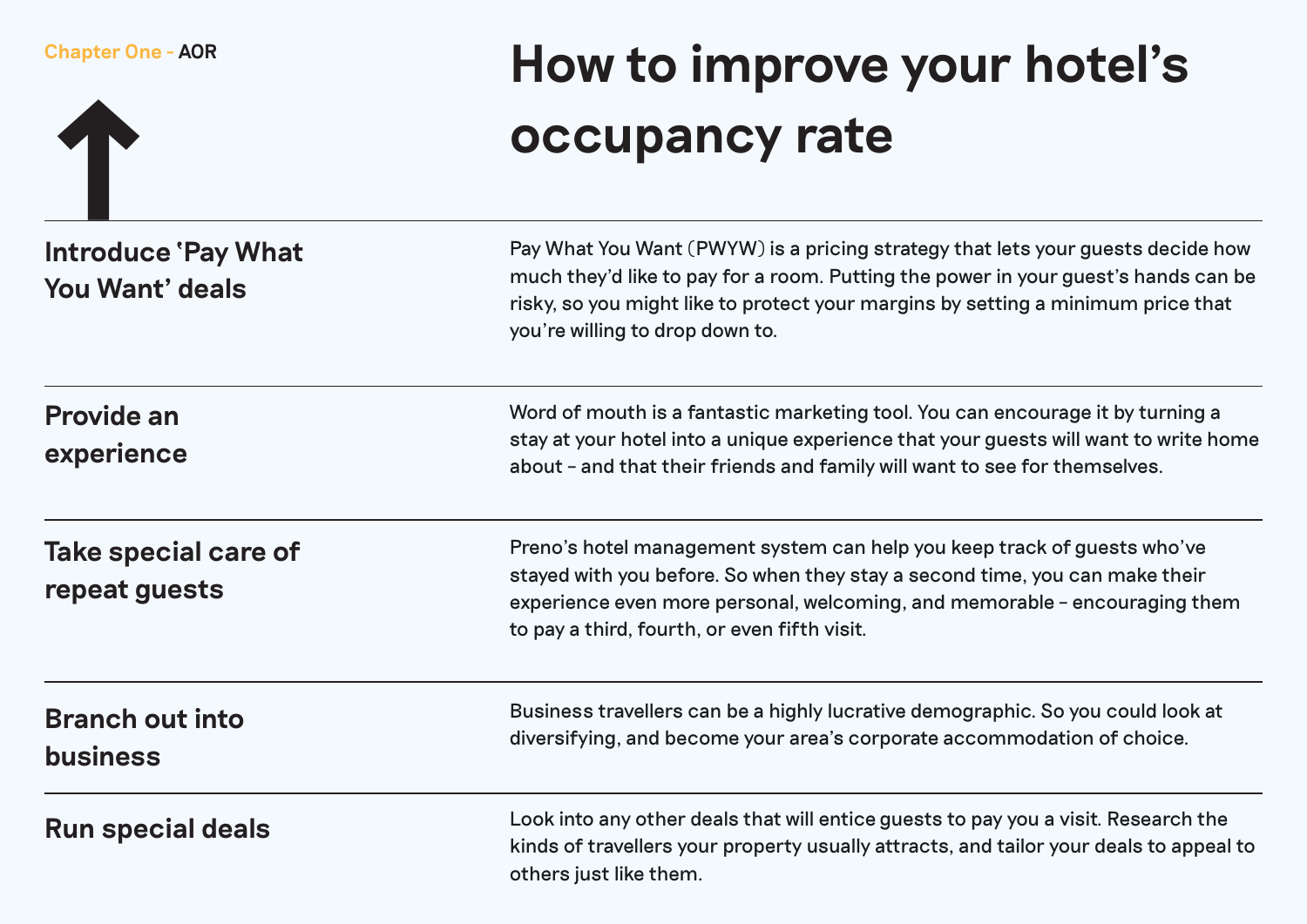



# **What is Average Daily Rate (ADR)?**

ADR is your hotel's Average Daily Rate. This number tells you the average revenue earned by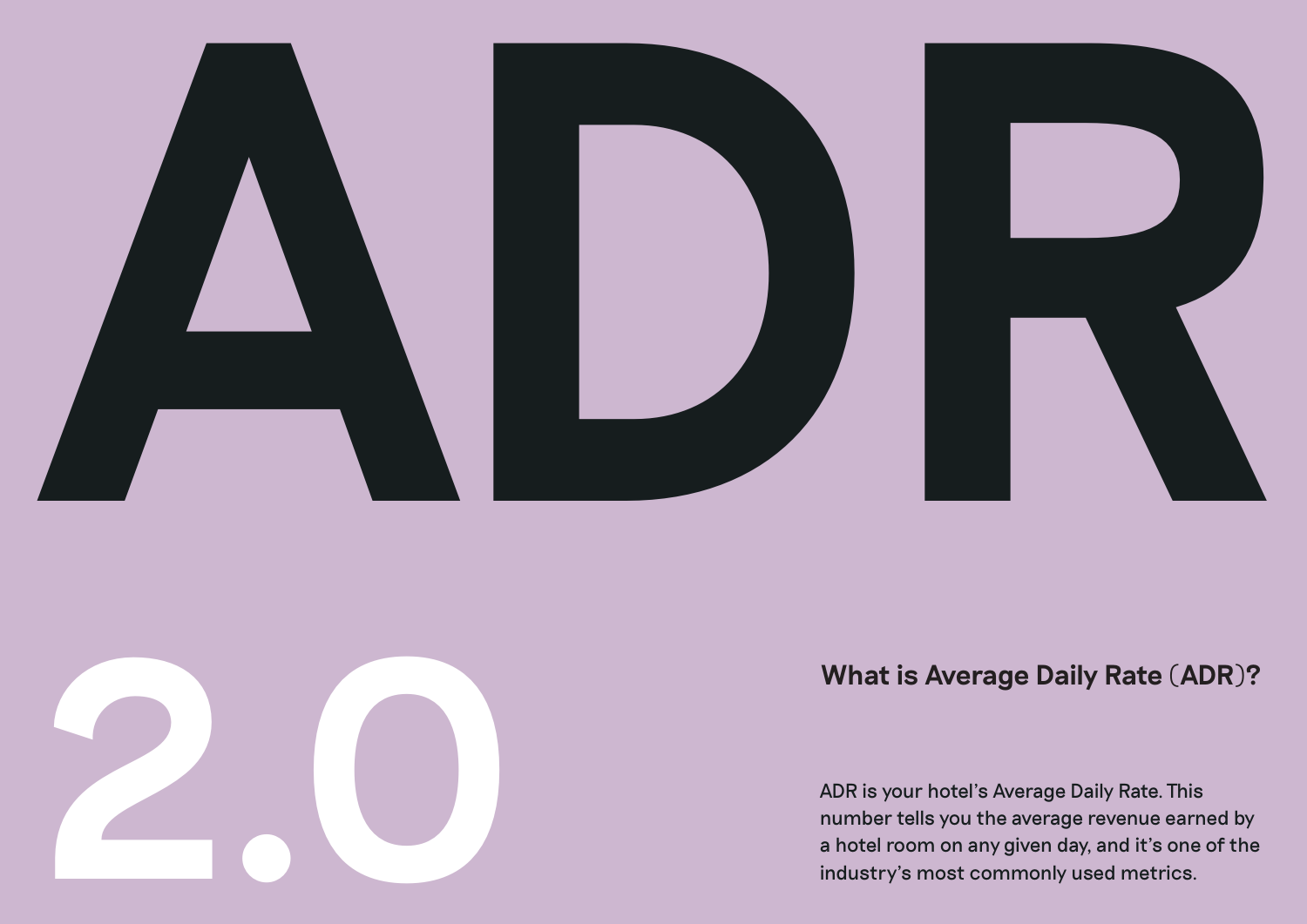#### **2.0 - ADR**



**How to calculate your hotel's ADR (also known as ADR):**

**(Average room revenue earned) ÷ (Number of rooms booked) = ADR**

**Here's a quick example…**

If your hotel makes \$20,000 in room revenue by booking out 200 suites, your ADR would be calculated like this:

\$20,000 room revenue ÷ 200 rooms booked = \$100 ADR

**NOTE:** When calculating your hotel's ADR, be sure to exclude any rooms that haven't been paid for (eg. complimentary guest rooms or rooms set aside for hotel employees).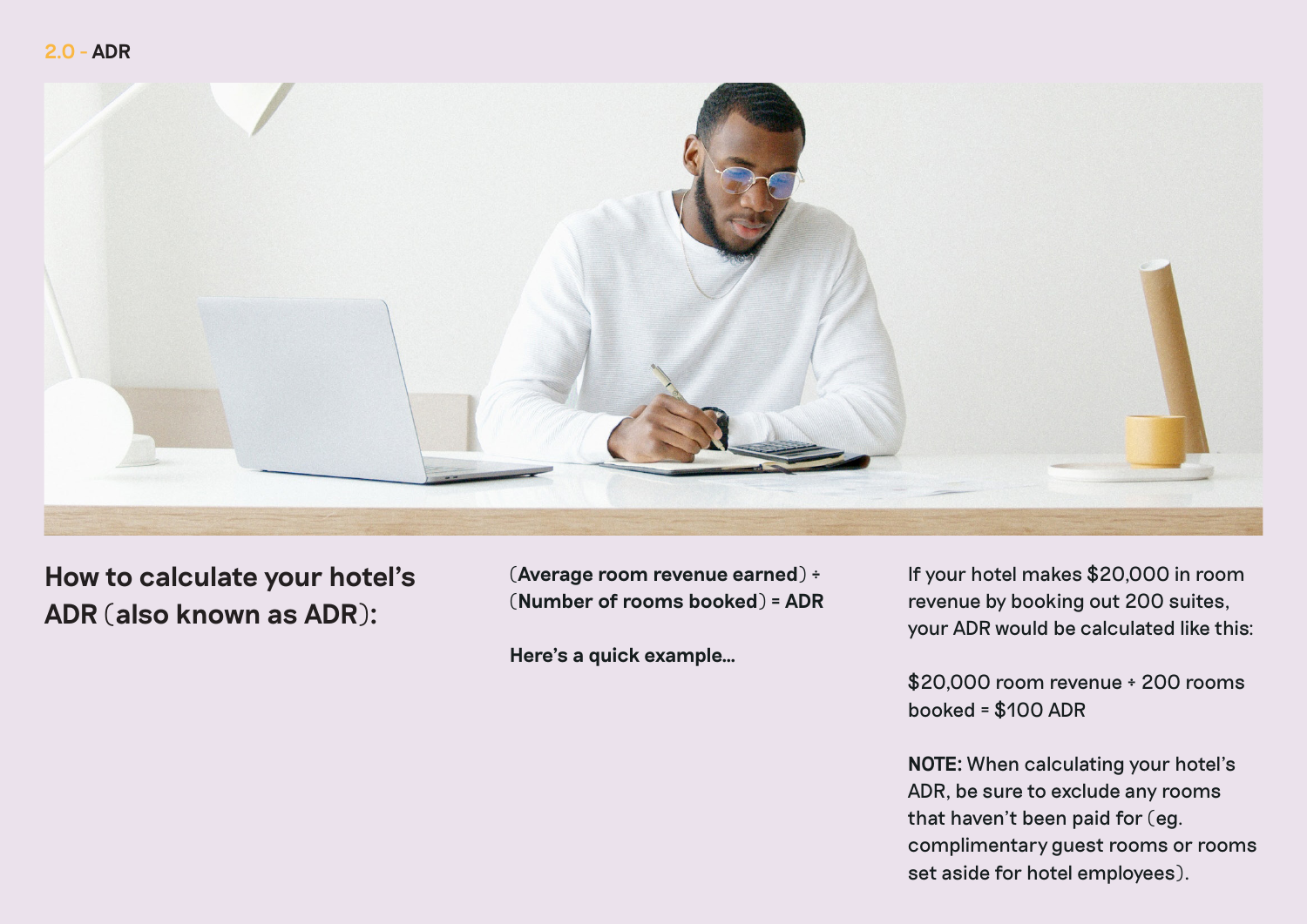# **Ways to improve your hotel's ADR →**



### **Increase your prices**

This one's pretty simple; increase your price per room, and your Average Daily Rate will inevitably increase with it.

# **Focus on high-value guests**

Online travel agencies (OTAs) can provide detailed reporting on which guests bring the highest ADR with them. Focus on attracting these high-value guests, and your property's ADR will likely increase. For example, business travellers are often seen as high-value guests. So you could offer special business booking rates, to help make your property the top choice for a work trip.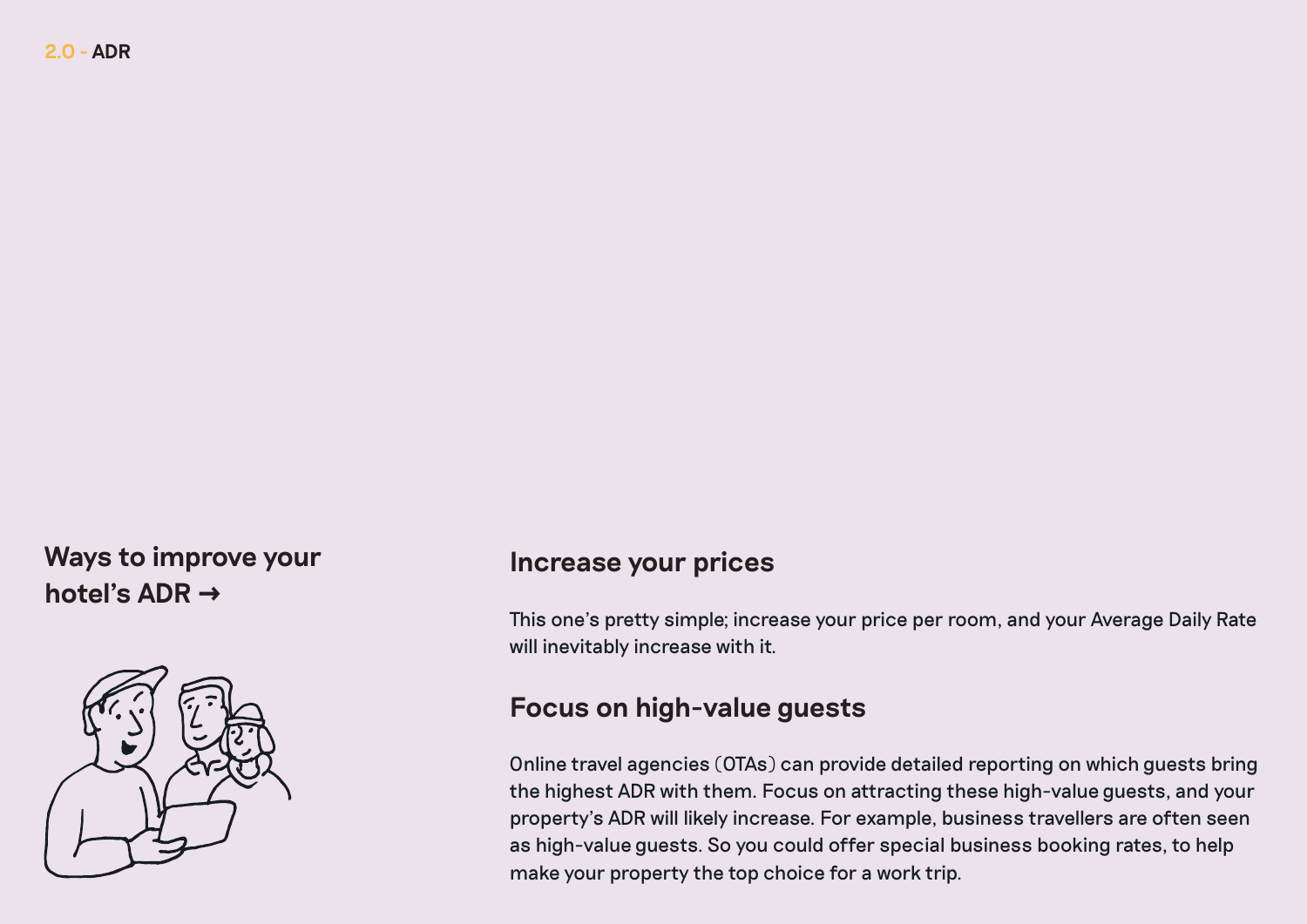



# **What is RevPAR?**

RevPAR stands for Revenue Per Available Room. One of the most popular hotel metrics out there, RevPAR provides a snapshot of how many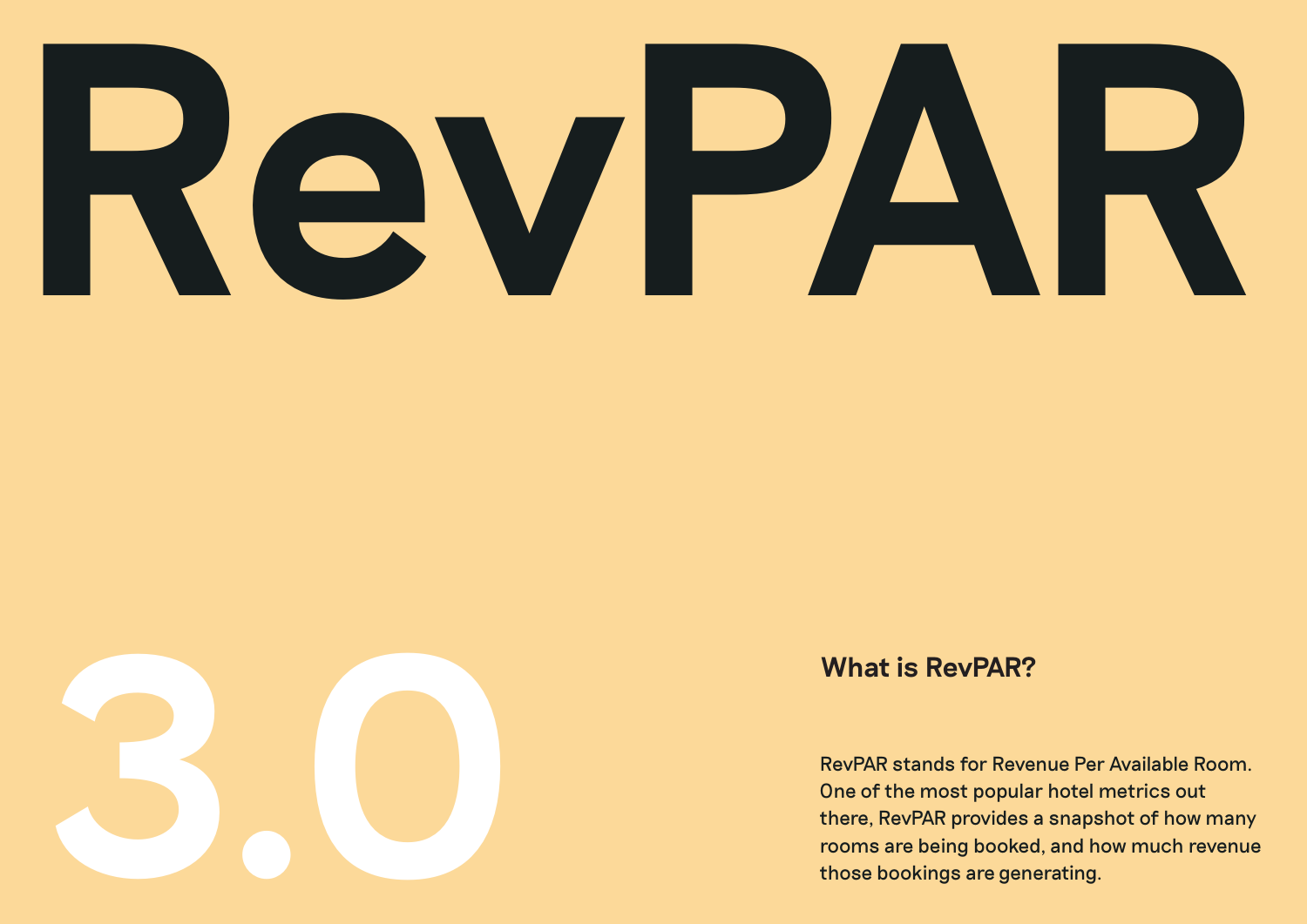| What's the difference<br>between ADR and RevPAR? | revenue your rooms are bringing in collectively. | ADR focuses solely on room revenue, while RevPAR is based on both room revenue<br>and occupancy levels. So RevPAR can give you a broader indication of how much |
|--------------------------------------------------|--------------------------------------------------|-----------------------------------------------------------------------------------------------------------------------------------------------------------------|
| How to calculate your hotel's                    | Average daily rate (ADR) x                       | RevPAR, you need to have your ADR and AOR                                                                                                                       |

# **How to calculate your hotel's RevPAR – RevPAR meaning**

**Average daily rate (ADR) x Average occupancy rate (AOR) = RevPAR**

**Here's a quick example…**

**To calculate your hotel's** 

ready. So, using the numbers from our first two examples – \$100 ADR and 65% AOR – the RevPAR would be calculated like this:

\$100 daily room rate x 65% occupancy rate = \$65 RevPAR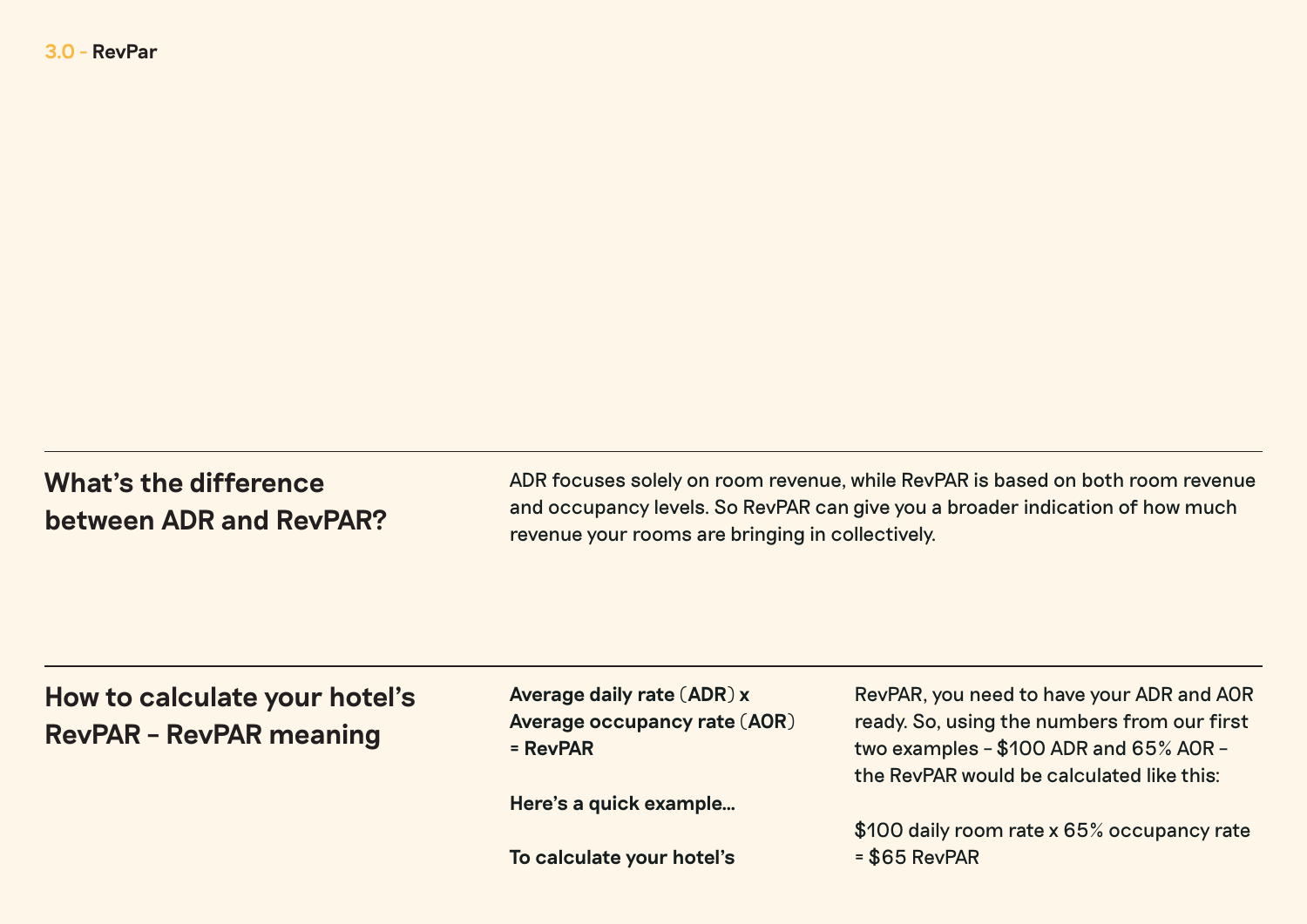

# **How to increase RevPAR at your Hotel**

| <b>Change your prices</b><br>based on demand | Any property management system worth its weight should let you see your<br>occupancy by each room type at the day, week, and month level. Lowering prices<br>on low occupancy days can help increase your AOR, while upping your prices on<br>booked out days can increase your ADR - both of which will ultimately increase<br>your RevPAR, too.                                         |
|----------------------------------------------|-------------------------------------------------------------------------------------------------------------------------------------------------------------------------------------------------------------------------------------------------------------------------------------------------------------------------------------------------------------------------------------------|
| <b>Create</b><br>package deals               | Try teaming up with other providers in your area to offer package deals, prepaid<br>for at your hotel. You could get a little creative, and come up with ideas for themed<br>packages. Like a Romantic Getaway package with a room for the night plus dinner<br>at a nearby restaurant. Or an Adventure Package, with your pick of the local<br>attractions bundled together with a room. |
| <b>Encourage</b><br>room upsells             | Another way to increase RevPAR is by creating new opportunities for room revenue. You<br>could include breakfast in bed, offer room upgrades, or introduce room service - all at an<br>additional charge.                                                                                                                                                                                 |
| Add 'number of<br>person' rates              | If your units sleep groups, you can help maximise their revenue by setting up a minimum<br>'number of person' rate for the property. Preno recently released a new 'derived rates'<br>feature, which is designed to help you effectively manage a rate set-up like this.                                                                                                                  |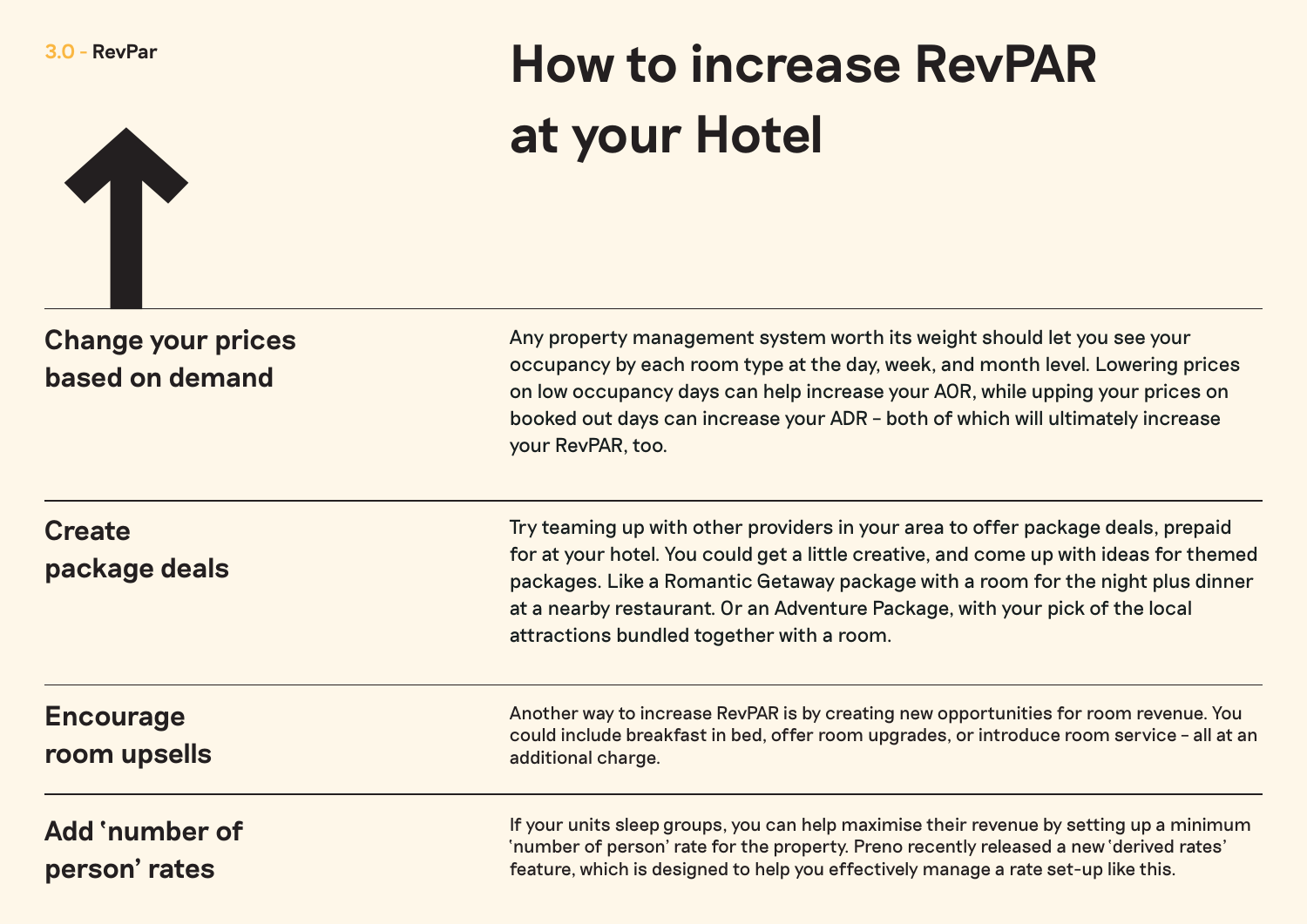



# **What is TrevPAR?**

TrevPAR is your hotel's Total Revenue Per Available Room. TrevPAR includes revenue made throughout the entire business – from the minibar, to the day-spa. That means it paints a more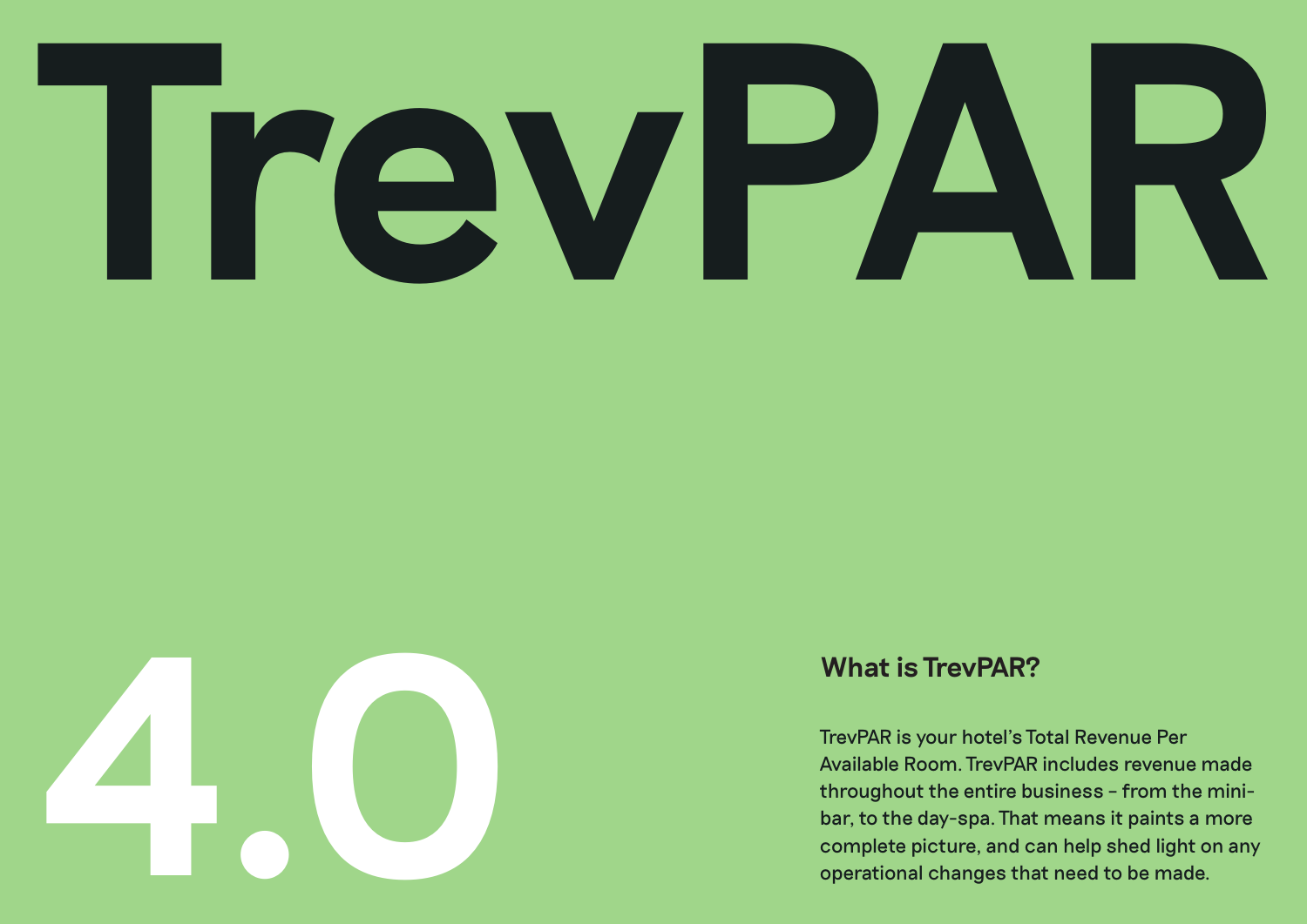# **What's the difference between RevPAR and TrevPAR?**

The two may sound alike, but they have one important difference. RevPAR only looks at revenue generated from room bookings. TrevPAR, on the other hand, looks at revenue earned from every corner of your property.

# **How to calculate your hotel's TrevPAR**

**(Total revenue) ÷ (Total number of available rooms) = TrevPAR**

**Here's a quick example…**

Let's say you own a boutique 30-room hotel. You log into Preno, and see that across the whole business – including rooms, food and beverage, commissions, and any other miscellaneous income – your total revenue for last month was \$30,000. Here's how you'd calculate your TrevPAR:

**\$30,000 total revenue ÷ 30 rooms = \$1000 TrevPAR**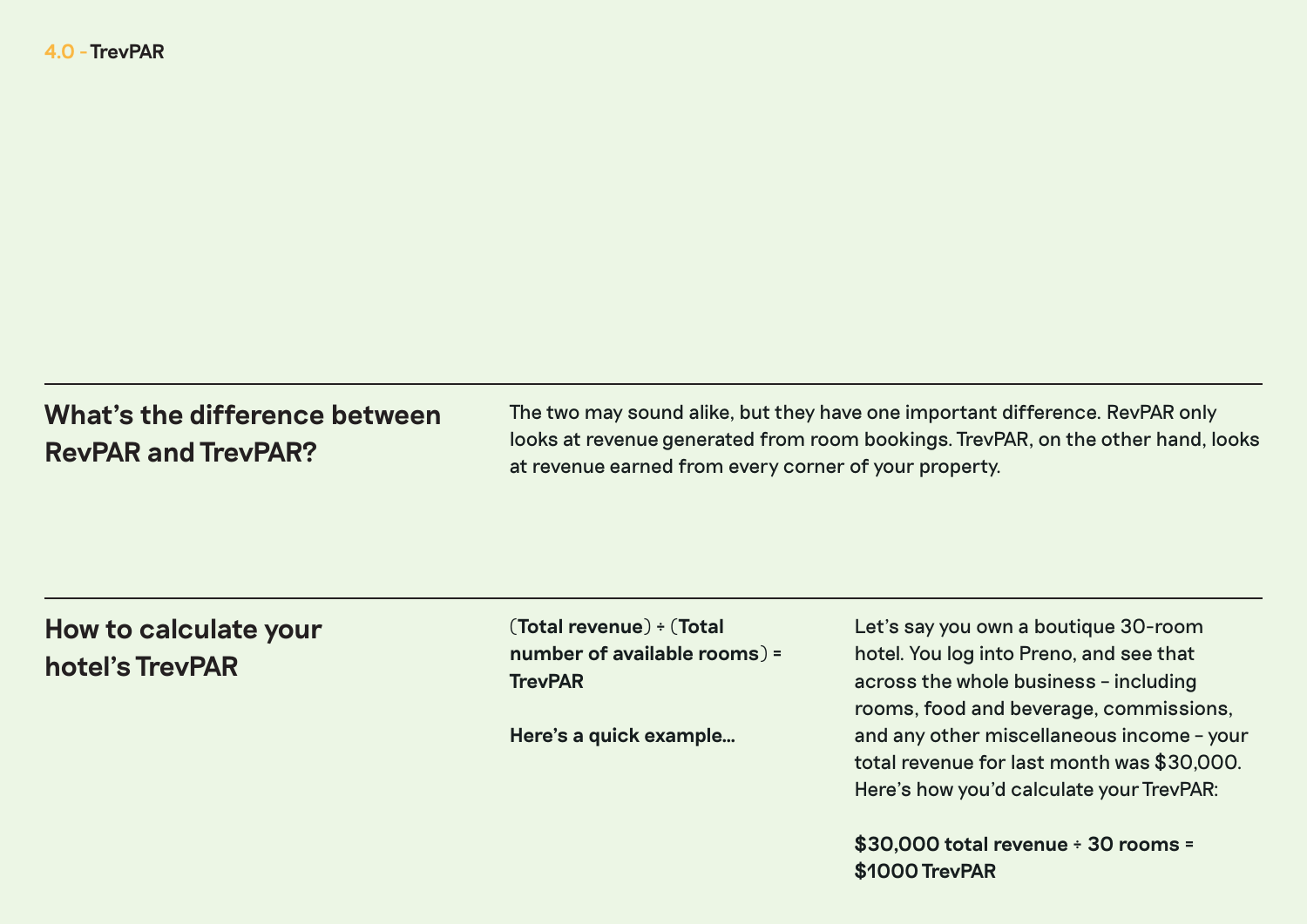# **Ways to improve your hotel's TrevPAR**

| Leverage guest<br>profiles             | Your customers can tell you a lot about themselves during their trip. Are<br>they travelling for work, a wedding anniversary, or to visit family? Take every<br>opportunity to learn as much as you can about your guests - right down to their<br>favourite beer, or how they take their coffee. Record these details in Preno, and<br>use them to customize their experience. After all, a better experience means<br>happier guests - and happier guests spend more. |
|----------------------------------------|-------------------------------------------------------------------------------------------------------------------------------------------------------------------------------------------------------------------------------------------------------------------------------------------------------------------------------------------------------------------------------------------------------------------------------------------------------------------------|
| Improve your<br>offering               | One way to increase TrevPAR is to take a good look at every corner of your business<br>- the bar, restaurant, rooms, and overall experience - and make sure everything's<br>working as hard as it could be. Are your cocktails a little underpriced? Could you<br>advertise premium day-spa packages? Look for ways to increase revenue across<br>the property, and your TrevPAR could soon see a lift.                                                                 |
| <b>Find opportunities to</b><br>upsell | From premium parking to room upgrades, dinner reservations to golf lessons, the<br>opportunities to add extra value to your guest's stay are everywhere. So make sure<br>you're making the most of them.                                                                                                                                                                                                                                                                |
| Get your staff<br>onboard              | Your employees are one of your most valuable assets - and employees who<br>are trained to upsell are even more valuable. Just remember there's a fine line<br>between being helpful and being pushy. You can tread that line by making sure the<br>extras your staff upsells will genuinely make your guest's stay more memorable,<br>flexible, or enjoyable.                                                                                                           |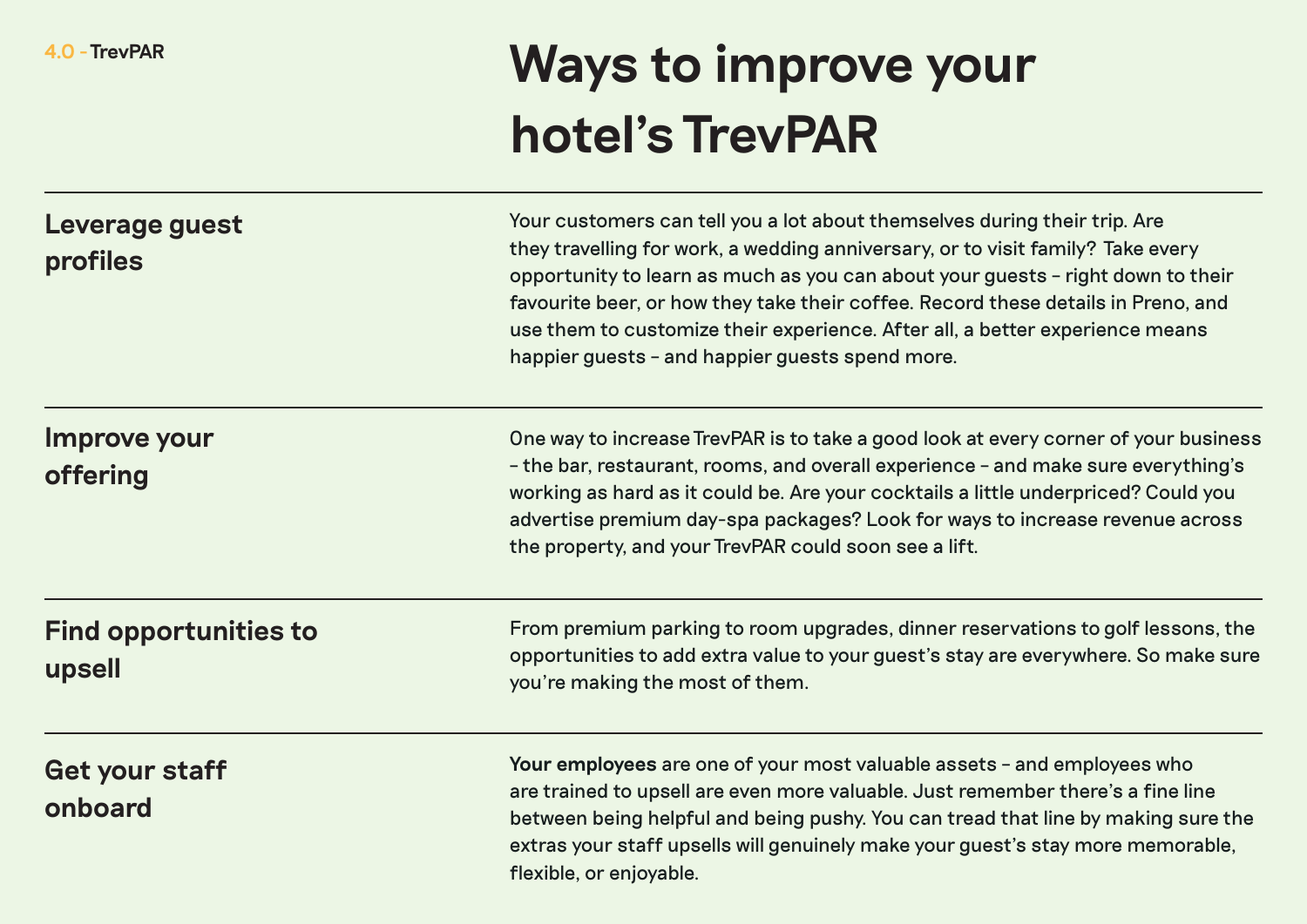



# **What is GopPAR?**

GopPAR is your hotel's Gross Operating Profit Per Available Room. This metric looks at how your hotel is tracking in terms of its operational performance – taking into account expenses like labour, suppliers, maintenance, food and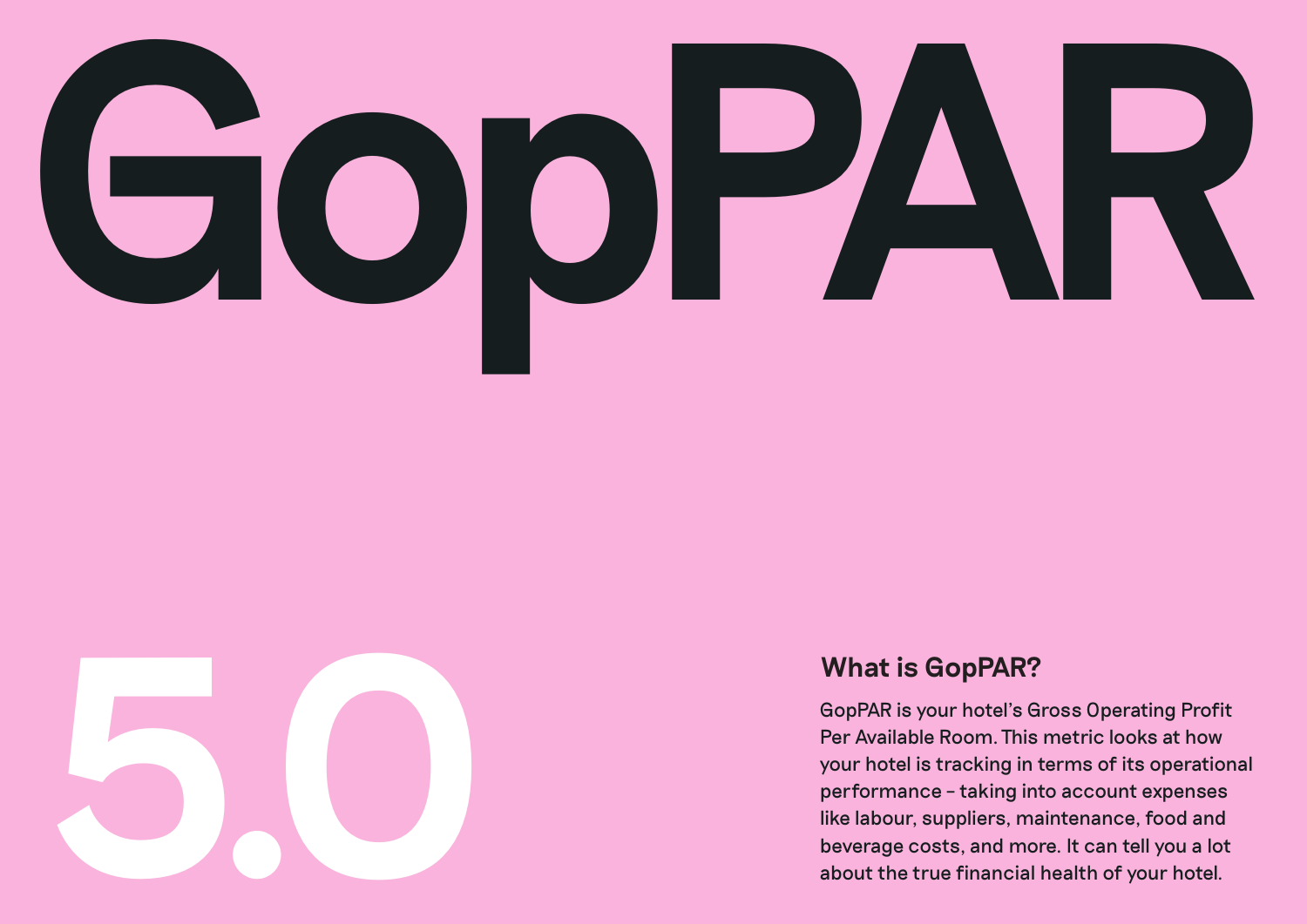| What's the difference between<br><b>TrevPAR and GopPAR?</b> | in terms of profit.                                                                                                                                                                                                                                   | TrevPAR gives you a great overview of how the business is doing across the board<br>based on revenue. But GopPAR goes a step further, and shows how you're tracking |
|-------------------------------------------------------------|-------------------------------------------------------------------------------------------------------------------------------------------------------------------------------------------------------------------------------------------------------|---------------------------------------------------------------------------------------------------------------------------------------------------------------------|
| <b>Why does TrevPAR vs GopPAR</b><br>matter?                | Well, your hotel's TrevPAR might paint a rosy picture of your business. But if your<br>operational costs are through the roof, your GopPAR could show that your hotel's<br>bottom line isn't quite as healthy as your TrevPAR would have you believe. |                                                                                                                                                                     |
|                                                             |                                                                                                                                                                                                                                                       |                                                                                                                                                                     |
| How to calculate your<br>hotel's GopPAR                     | (Gross revenue) - (Operating<br>expenses) = Gross Operating<br>Revenue (GOR)                                                                                                                                                                          | Let's imagine that you own a luxury 10-<br>room retreat. Based on the hotel's 2019<br>GOR of \$100,000, you'd work out your                                         |
|                                                             | (Gross Operating Revenue)<br>÷ (Total number of available                                                                                                                                                                                             | GopPAR like this:<br>$$100,000$ GOR ÷ 10 rooms =                                                                                                                    |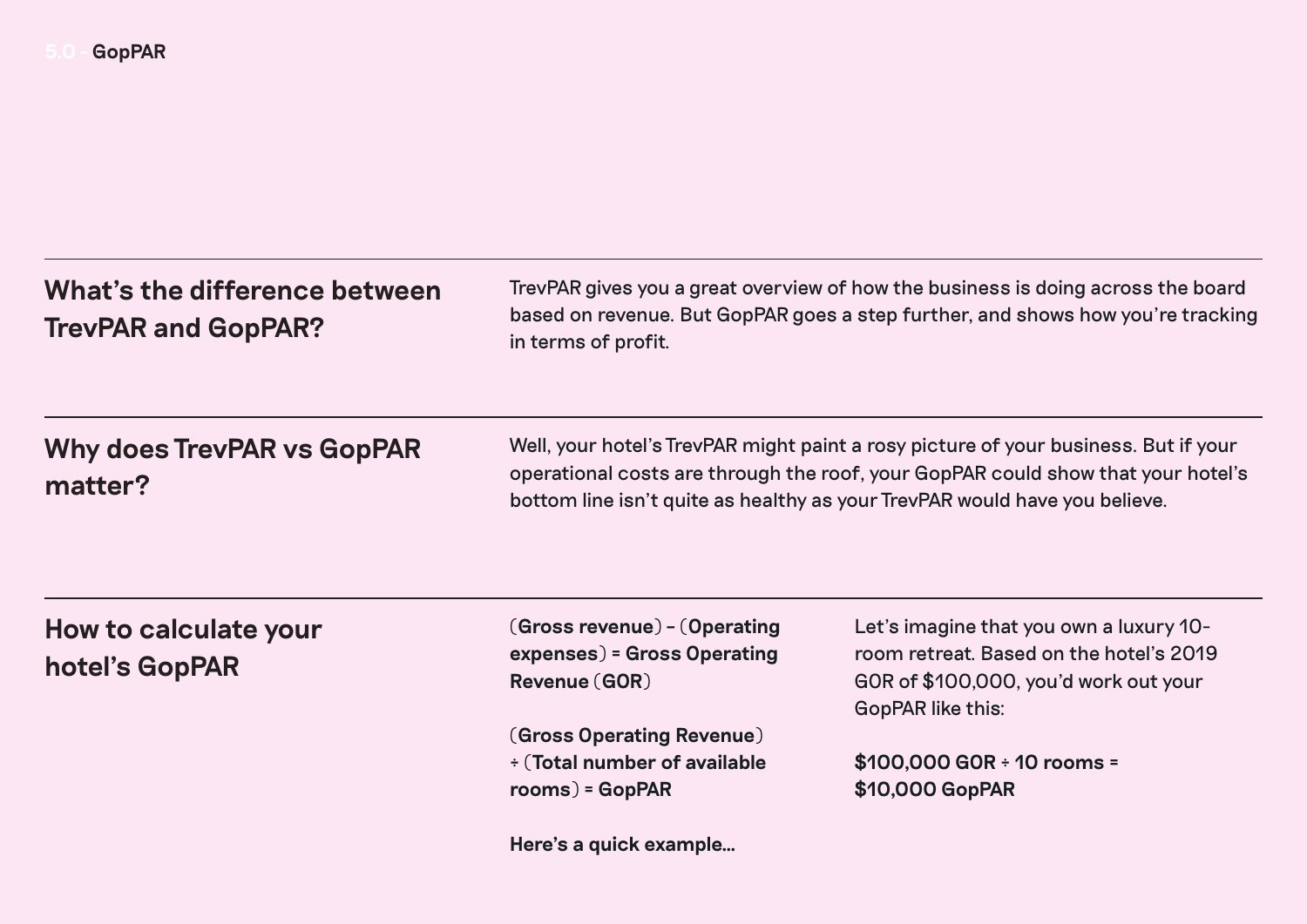**Ways to improve your hotel's GopPAR**

![](_page_17_Picture_2.jpeg)

# **Increase your prices**

A handy shortcut to getting your GopPAR numbers up is to put your prices up. Raising room prices is one option, but there are plenty of others. You could start charging guests for parking, or introduce a premium for super-fast WiFi.

# **Reduce your costs**

Another sure-fire way to boost your GopPAR is by cutting your operational costs. You could lower the cost to service each room by spacing out housekeeping during longer stays. Save on labour costs by automating your check-in process. Replace your hotel's cable TV subscriptions with less pricey options, like Chromecast or Apple TV. Whatever you choose to do, just make sure it doesn't come at the cost of your guest's overall experience.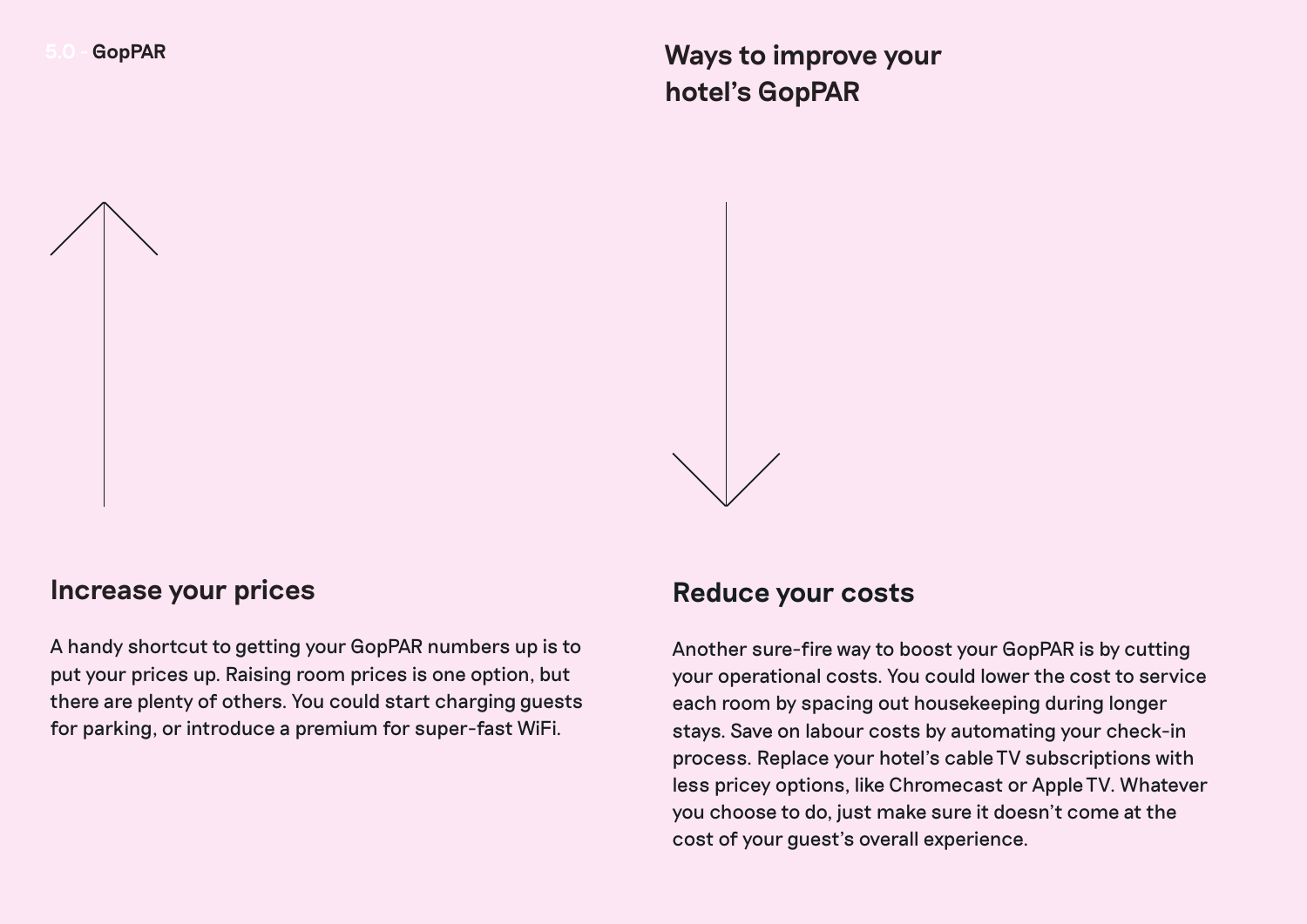![](_page_18_Picture_0.jpeg)

![](_page_18_Picture_1.jpeg)

# **What is ALOS**

ALOS stands for Average Length of Stay. In other words, how many nights your guests are choosing to spend at your hotel. By tracking your ALOS, you can find out whether you've been accommodating more short stays than usual.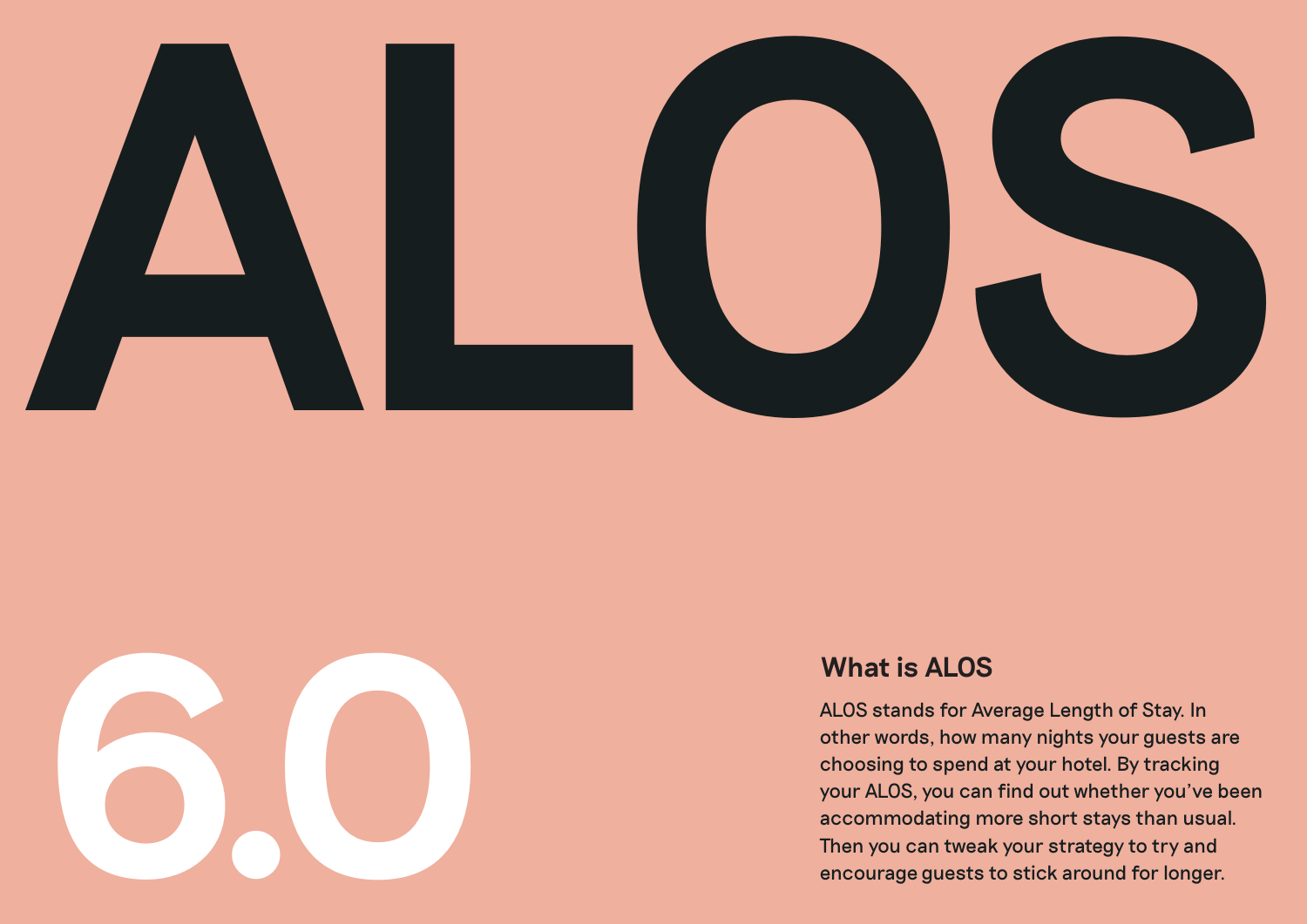| How to calculate<br>your hotel's ALOS | (Total occupied room nights)<br>÷ (Total number of bookings) =<br><b>ALOS</b> | Across October your hotel has 60 room<br>nights booked, and 12 individual bookings.<br>So that month's ALOS would be: |
|---------------------------------------|-------------------------------------------------------------------------------|-----------------------------------------------------------------------------------------------------------------------|
|                                       | Here's a quick example                                                        | 60 room nights booked + 12 bookings =<br>ALOS of 5 nights                                                             |

# **Ways to improve your hotel's ALOS**

#### **Introduce a minimum length of stay**

Whether it's 2, 3, or 4 nights, a minimum length of stay (or MinLOS) is a simple way to get guests to spend longer at your hotel. MinLOS can be especially handy to implement during off-peak times, when room occupancy rates might be particularly low.

#### **Offer extension specials**

After a guest has made a booking, think about getting in touch and offering them an additional night at a discounted rate.

#### **Discount longer stays**

You could also offer multiple rate categories on both OTA websites and your own site. For example, a 5 night stay could earn guests 10% off, while a whole week could come with a tempting 15% discount.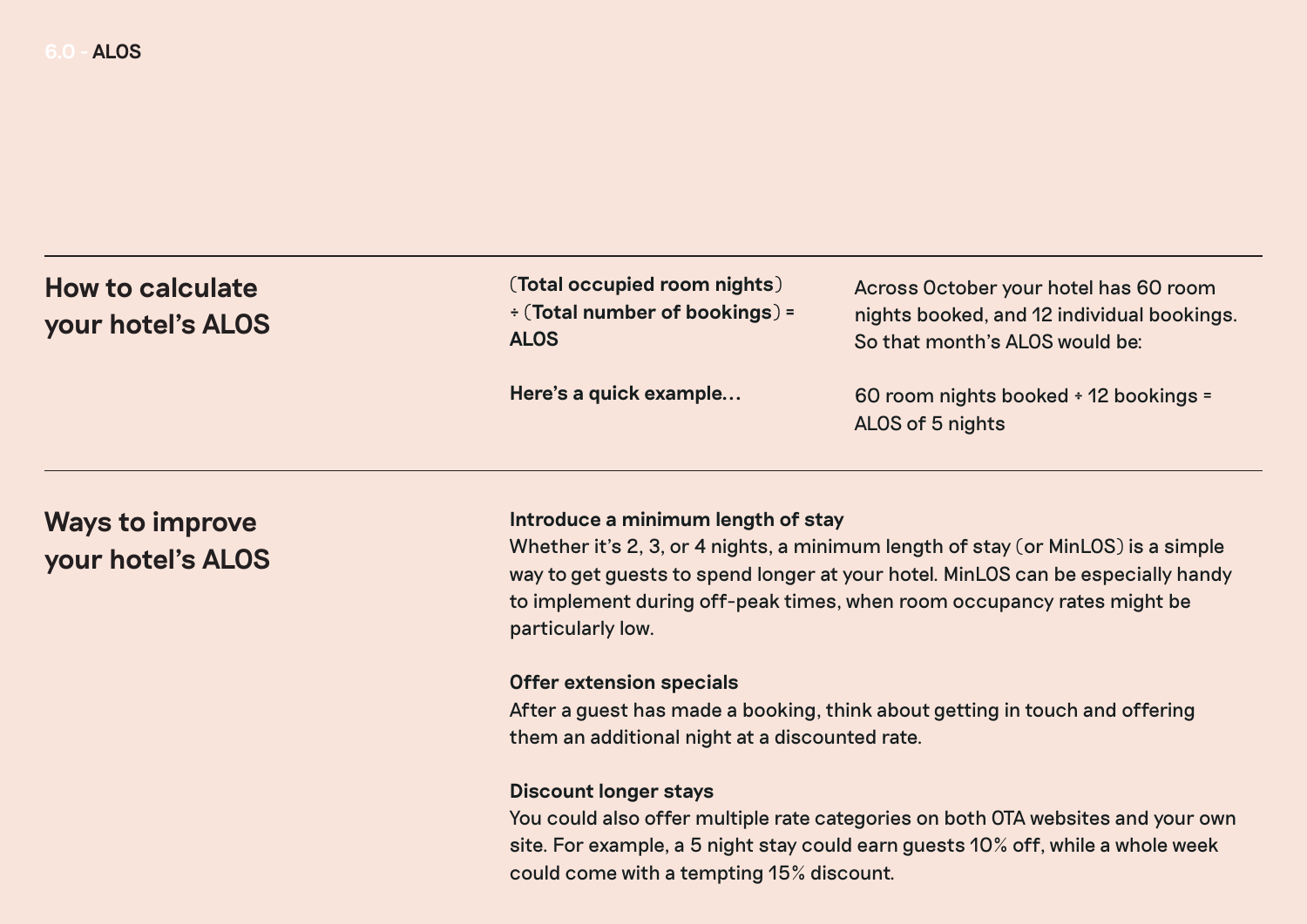![](_page_20_Picture_0.jpeg)

![](_page_20_Picture_1.jpeg)

# **What is DRR?**

DRR, or Direct Revenue Ratio, measures the percentage of online revenue that comes directly from your hotel's own website vs. third party channels (like OTAs, Expedia, or Booking. com). Third party bookings often come with a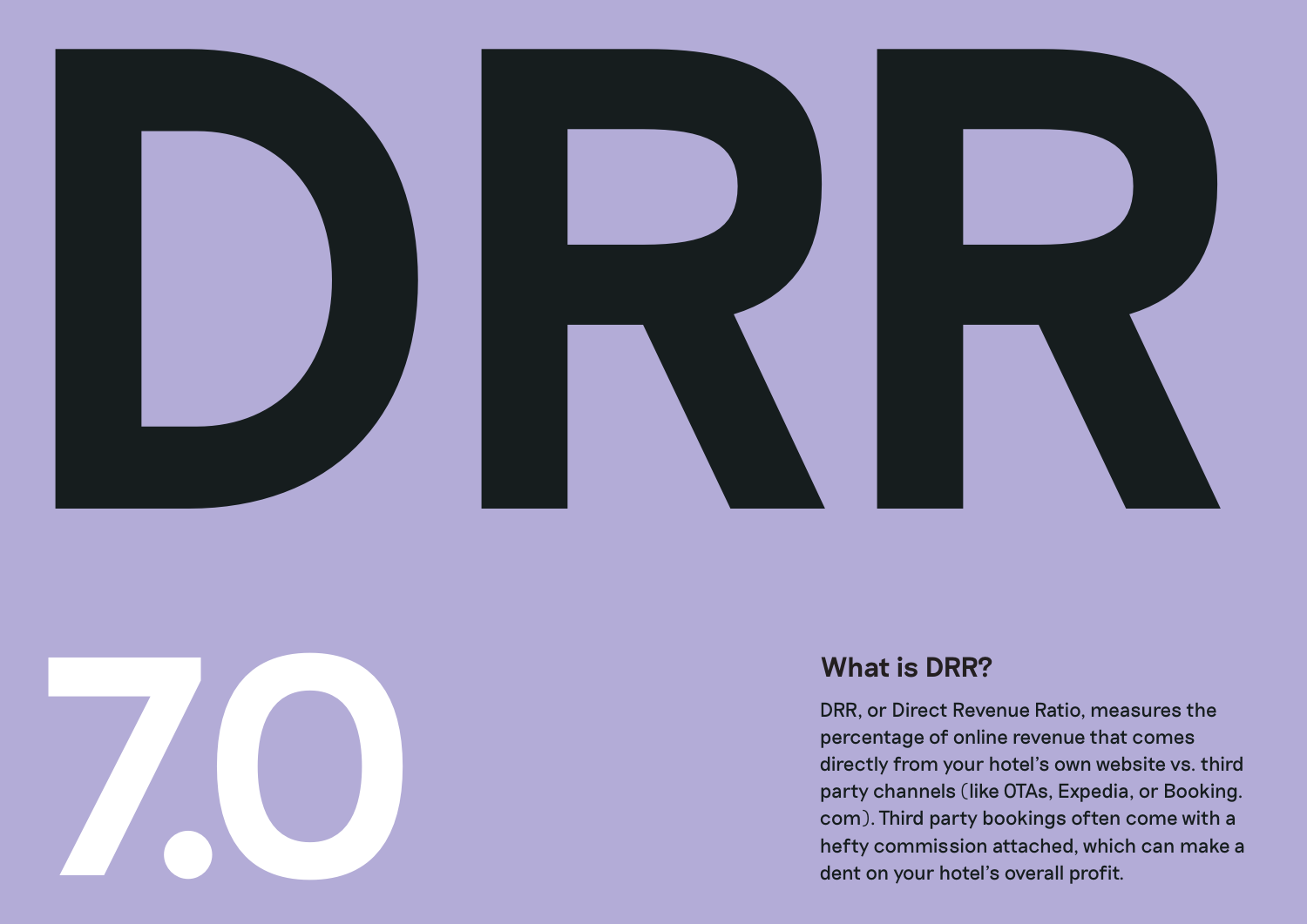In the accommodation industry, it's generally thought that to maximise profitability, at least 40% of your hotel's revenue needs to be direct revenue (ie. needs to come through your own channels). So it pays to keep a close eye on your DRR.

# **How to calculate your hotel's DRR**

**(Direct revenue) ÷ (Total revenue) x 100 = % DRR**

**Here's a quick example…**

If your hotel made \$40,000 last month, and \$20,000 of that revenue came from bookings directly from your own website or sales team, this is how you'd calculate your DRR:

\$20,000 direct revenue ÷ \$40,000 total revenue x 100 = 50% DRR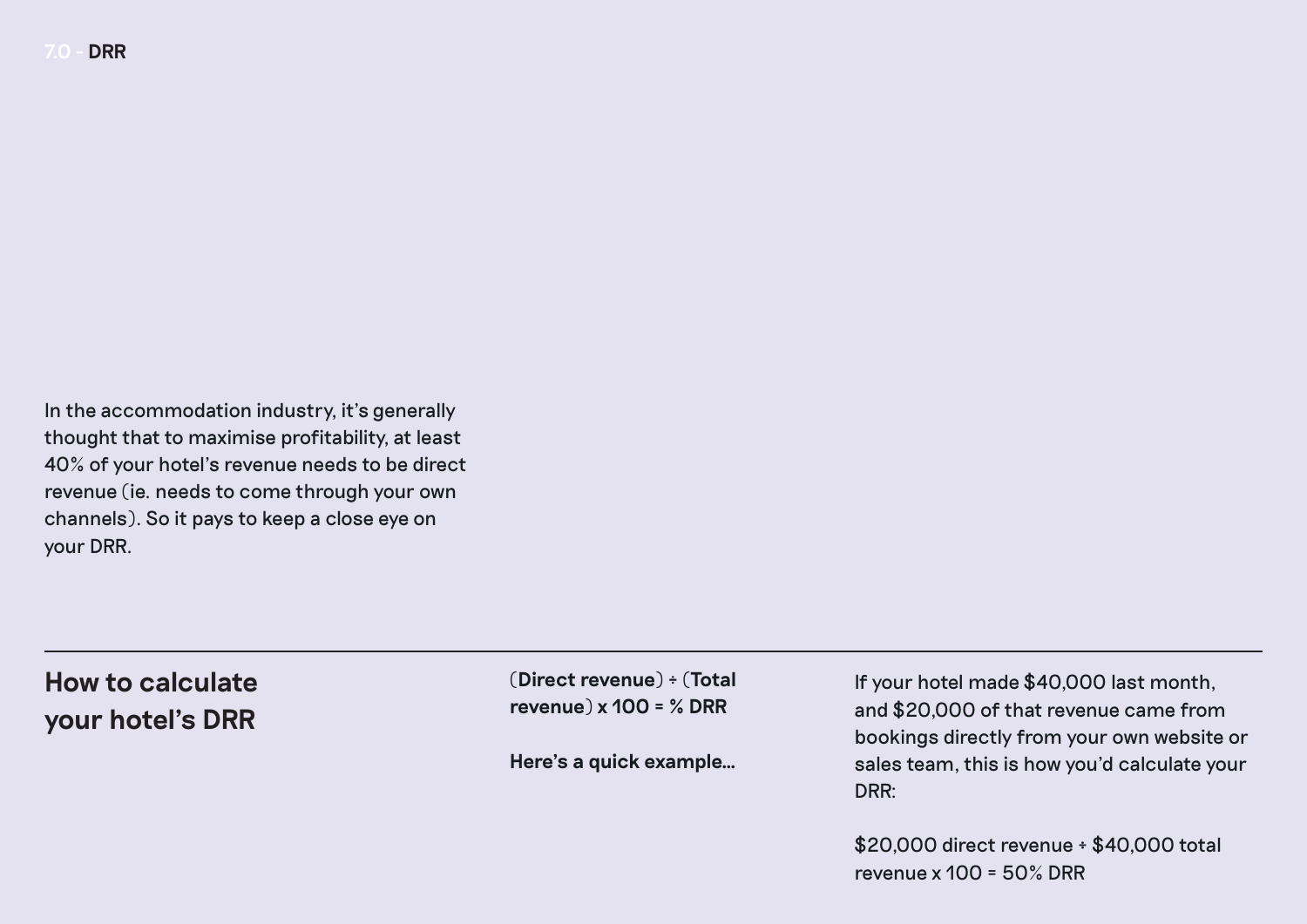# **Ways to improve your hotel's DRR**

#### **Encourage repeat visits**

You can use an automated email system to directly contact customers who've visited you before, and tell them about special offers, deals, or packages. This is a great way to build repeat business. And by including links to your own website you can be sure guests will make their bookings directly through you. Here's a pro tip: if a couple gets engaged or married at your hotel, record it in Preno, along with a note to get in touch with an anniversary deal at the same time next year.

#### **Make the most of social media**

If you build a strong social media presence for your hotel on Facebook and Instagram, you can use those channels to help drive bookings on your website. You could post about deals and offers in Facebook groups, or explore sponsored posts on Instagram.

#### **Encourage direct contact**

In all your advertising and marketing, make sure your call-to-action encourages people to call your hotel directly, visit your own website, or email your own team. Avoid pointing people to third parties whenever you can.

#### **Align with like-minded businesses**

Work with other businesses and brands in the area, and join forces on marketing designed to draw locals to your hotel – skipping the need for third party sites altogether.

#### **Incentivise direct bookings**

Give guests a reason to book directly through you by creating special events and deals that are exclusively available through your hotel's website. You could offer direct-booking-only perks like complimentary airport transfers, late check-out, free parking, and more.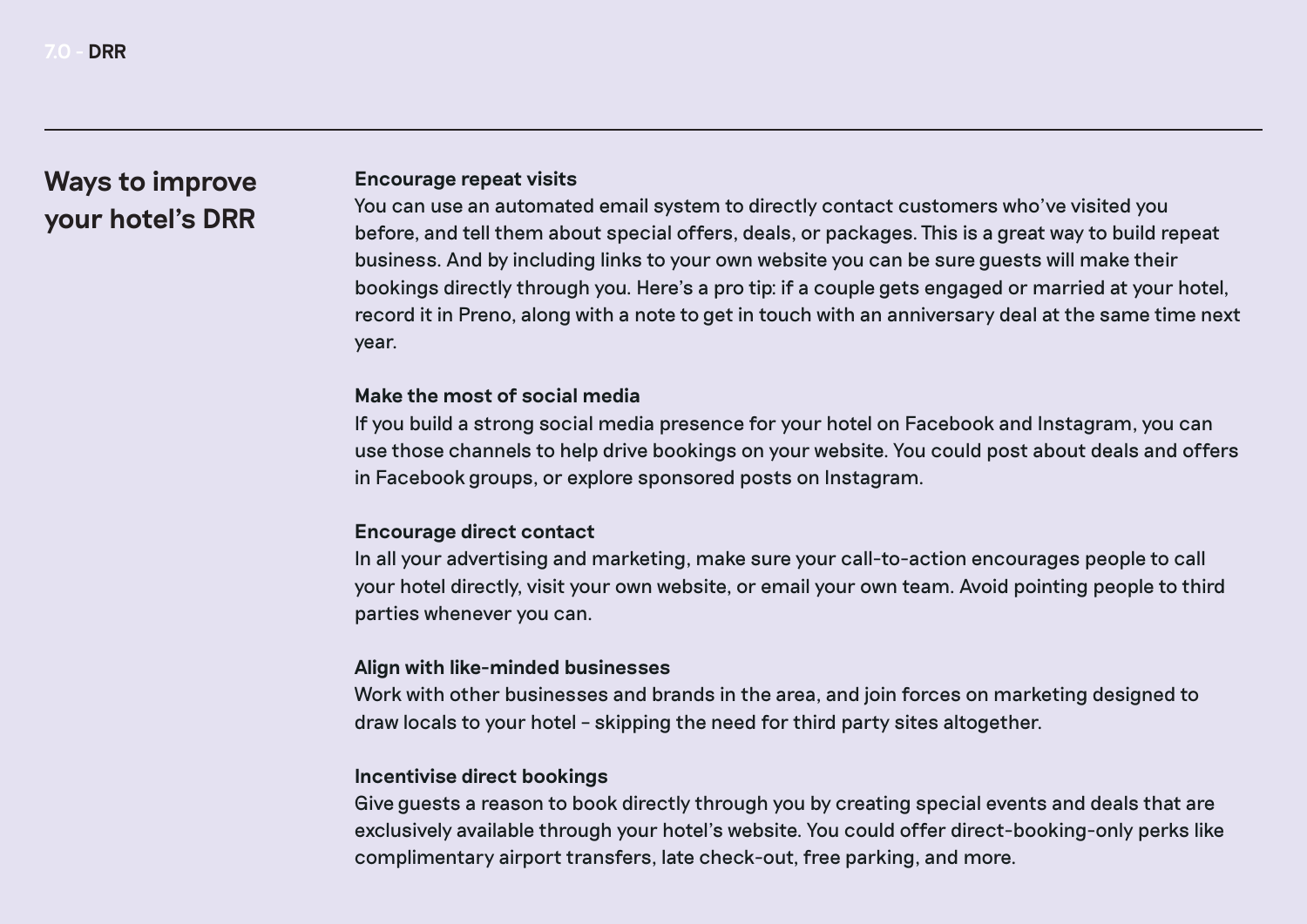# **How to review my hotel comp sets**

![](_page_23_Picture_1.jpeg)

Hotel comp sets, or 'competitive sets' are the direct competitors of your business. Grouping your key competitors acts as a benchmark for which you can contrast and reference how your business is doing in comparison.

Whether you're a hotelier, motelier or boutique accommodation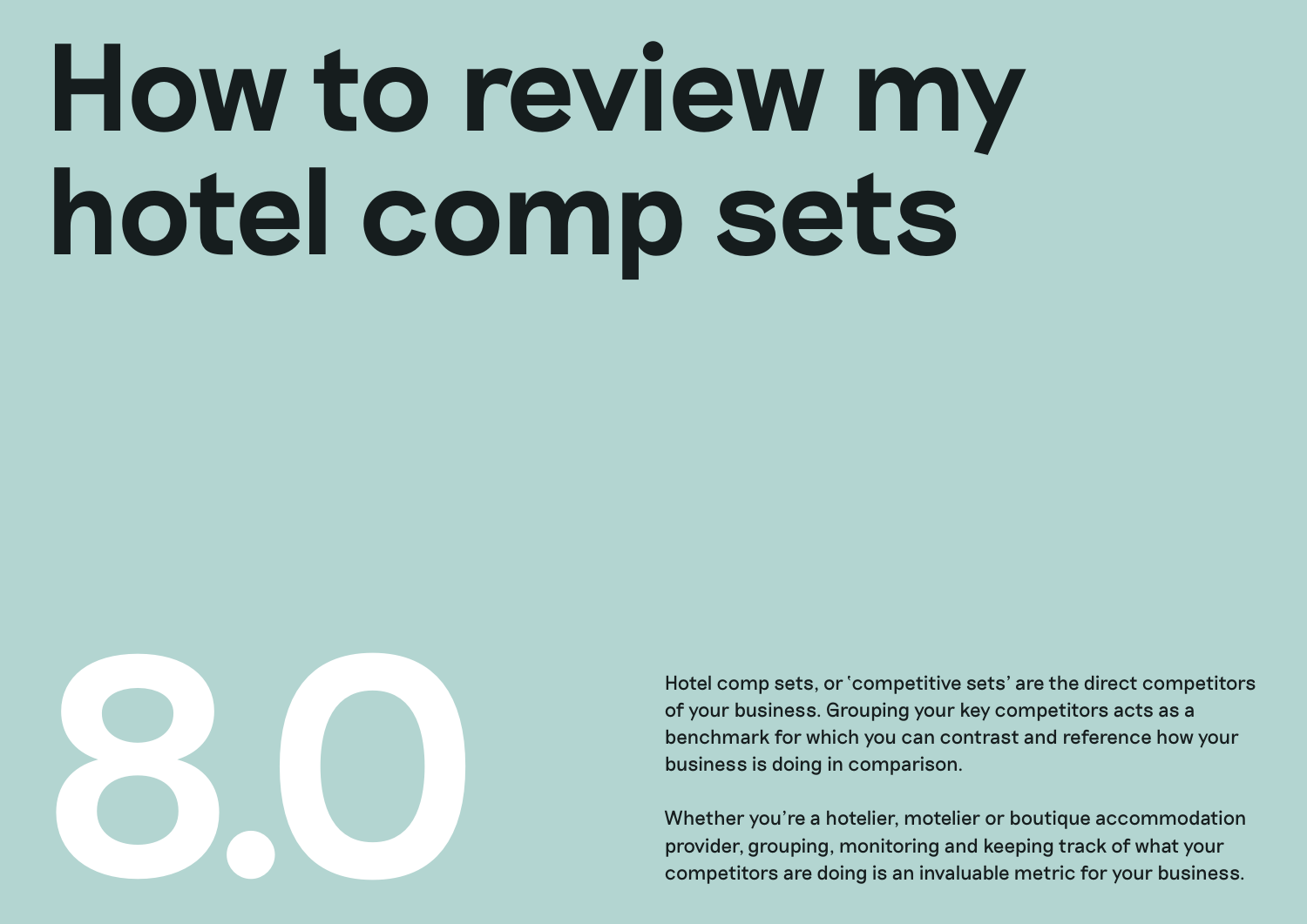# **Defining your hotel comp set**

If you're starting out fresh, you'll need to assess who your key competitors are. And this doesn't just mean the hotels down the street from you. Yes these are competitors, and yes they are direct competitors. But there's a lot more to it than this.

Consider these details when defining your comp set:

#### **Position**

The first major element in defining your comp set is industry positioning. What type of accommodation property are they? What size are they? Who are their target audience?

Let's say for example that you own a backpackers. Would this make the 5 star hotel across the street from you a direct competitor? Unlikely.

When defining comp sets, you need to consider which properties are most likely to attract your target market. These are the competitors that you want to compare and learn from.

#### **Product**

Just as the position is important in defining hotel comp sets, as is the product you are offering. Are you a luxury accommodation provider? Do you provide additional travel services such as tours?

If you're an outdoors lodge, looking to attract adventure enthusiasts, each of the accommodation providers similar to this in your town/city are likely to be key stakeholders of your comp set.

It's important to note that any specialist accommodation in the same category as your own, would be considered a direct competitor and should thus be included in your comp set.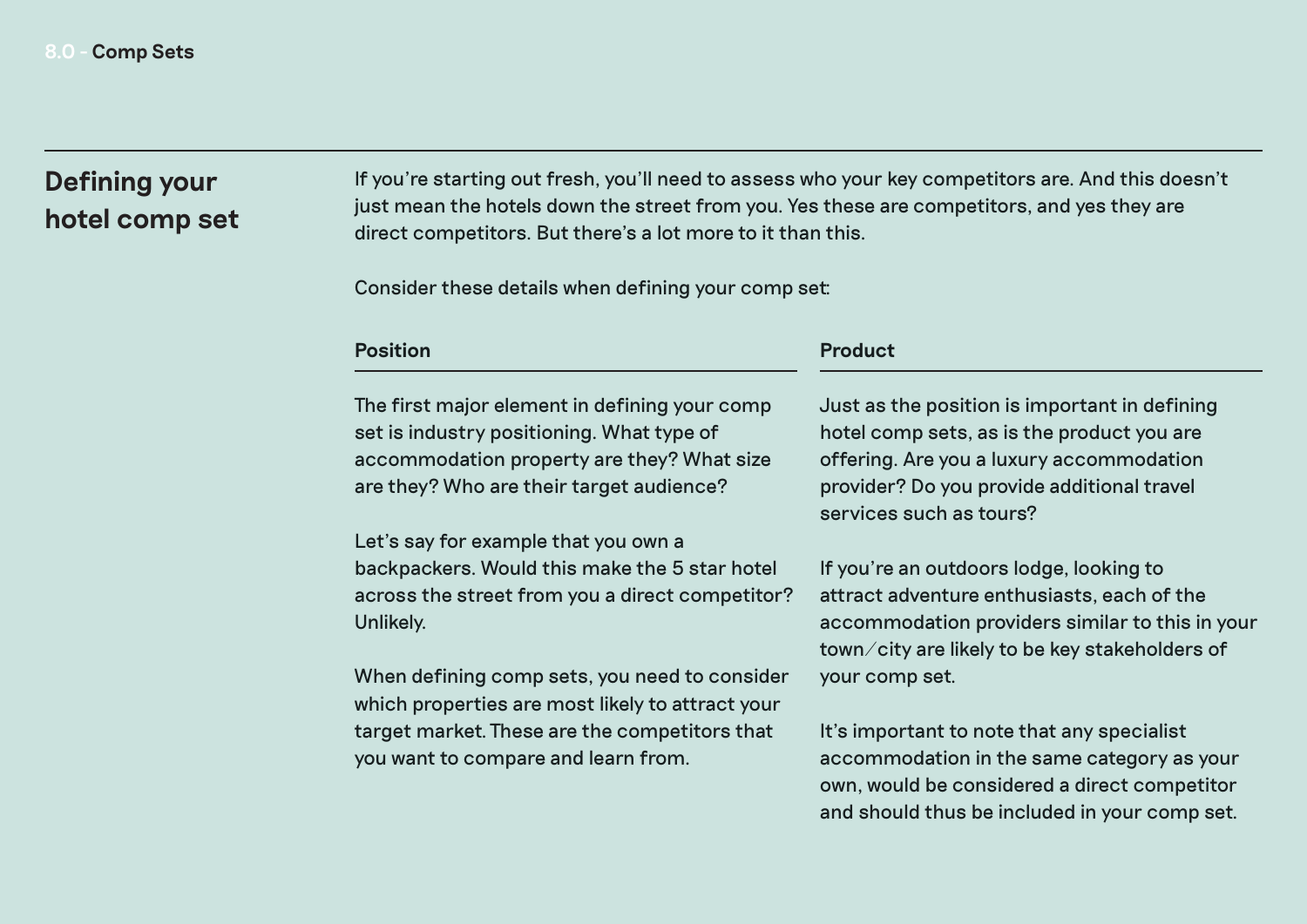# **Conducting a hotel market analysis**

Once you've defined your comp sets, the next step is to track how you're doing in comparison. This is what we call hotel benchmarking.

**Step 1:** Define your comp sets **Step 2:** Benchmark your strengths and weaknesses **Step 3:** Instil improvement and growth

In order to exceed the efforts of your competitors, you must be in a constant state of awareness. What are they doing that's different? Who are they targeting? How are their occupancy rates looking? Essentially, conducting a hotel market analysis will involve comparing and contrasting every detail that acts as a competitive element to your business.

If the properties in your comp set are offering special services or reduced rates – whatever it may be, if you think potential guests will go for it, then you need to think 'what can I do to exceed these offerings?' When it comes to analysing comp sets, always put yourself in the guests shoes. What would they choose?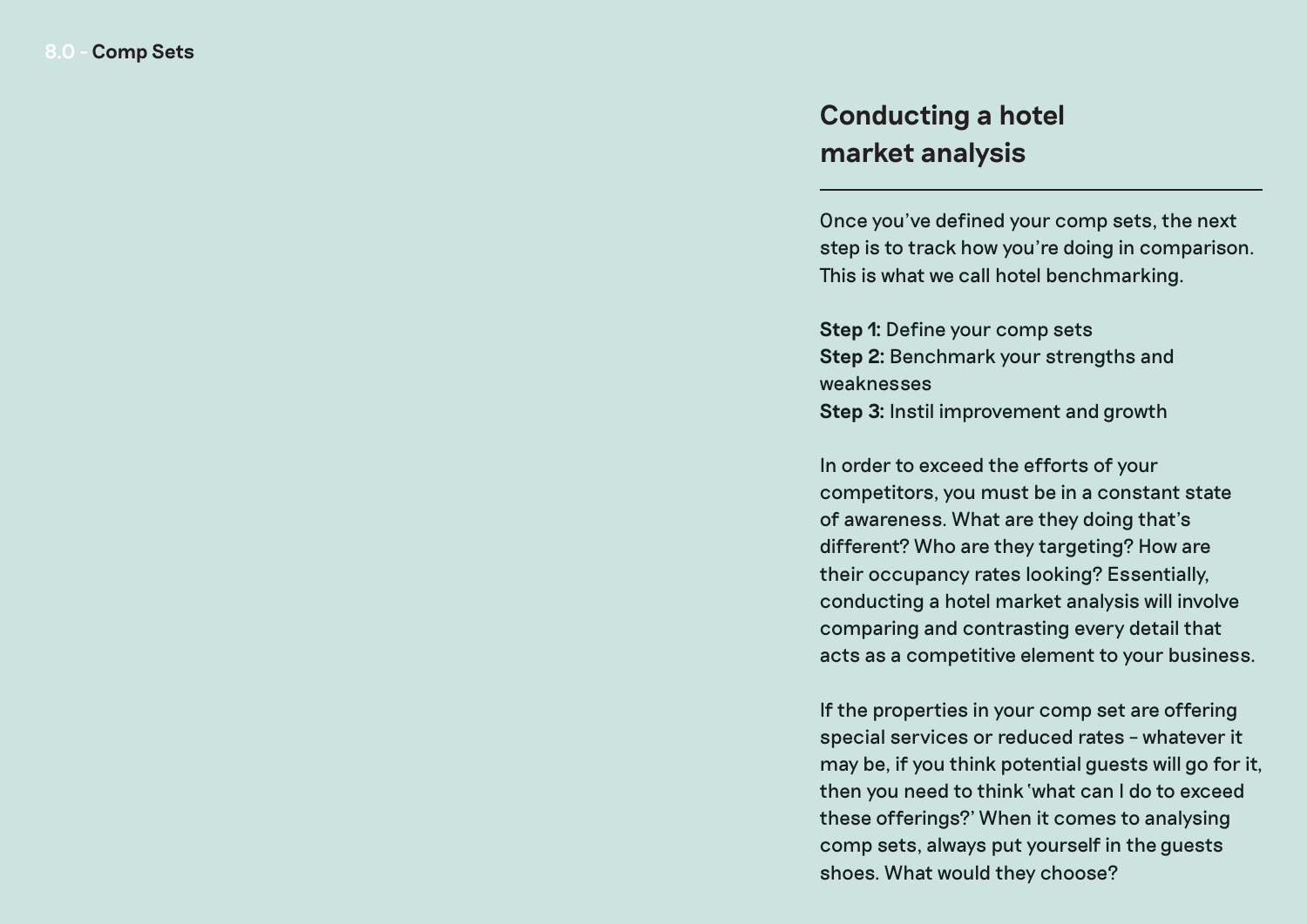![](_page_26_Picture_0.jpeg)

![](_page_26_Figure_1.jpeg)

MCPB is a key hotel metric which helps you to measure the cost of acquiring new guests. Not only this, by calculating and measuring the marketing cost per booking, you can see the results your efforts are producing.

MCPB will help you to consistently revise and update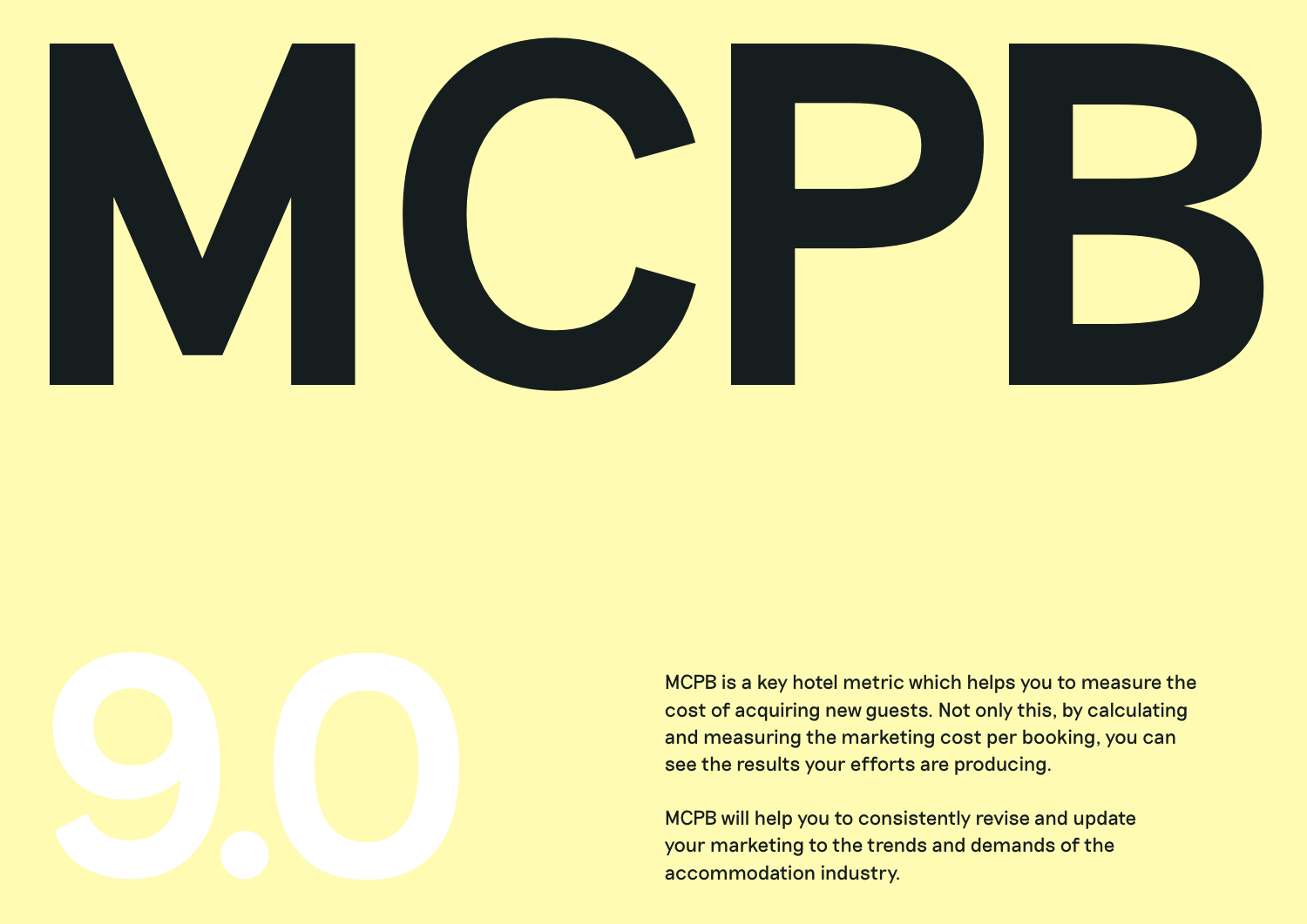| <b>Finding new guests:</b><br>the cost of acquisition | Just like any business, as a hotelier, you<br>need to put money into marketing your<br>hotel and creating brand awareness, in<br>order to attract new guests.                                                                                 | What is your budget and where are<br>you spending it?<br>You might have put costs into digital,                                                                             |
|-------------------------------------------------------|-----------------------------------------------------------------------------------------------------------------------------------------------------------------------------------------------------------------------------------------------|-----------------------------------------------------------------------------------------------------------------------------------------------------------------------------|
|                                                       | The cost of acquisition for hotels<br>will include all of these marketing<br>efforts. Before you can calculate your<br>marketing cost per booking, you'll need<br>to make a list of all the costs you have<br>put into acquiring your guests. | print, social media - ensure you're<br>fully up to date with your marketing<br>campaigns.                                                                                   |
| <b>Calculating: what is</b>                           | So how can you calculate your MCPB?                                                                                                                                                                                                           | Calculating your average cost per<br>acquisition can be quite simple, but                                                                                                   |
| the average cost per<br>acquisition?                  | The key to growth is a consistent flow of<br>measurement and growth. The first step                                                                                                                                                           | here's an equation to get you started:                                                                                                                                      |
|                                                       | to calculating your MCPB will involve<br>tracking how your guests have found<br>you and where they booked their stay<br>with you.                                                                                                             | For each campaign or channel,<br>subtract the total marketing cost<br>from its total revenue.                                                                               |
|                                                       | You might have a social media<br>advertising campaign running - have<br>you noticed any bookings from these<br>backlinks? If not, perhaps you need to<br>revise this campaign.                                                                | This will help you figure out which<br>channels are working well, and which<br>are not. You can also further divide<br>this figure into individual bookings if<br>you wish. |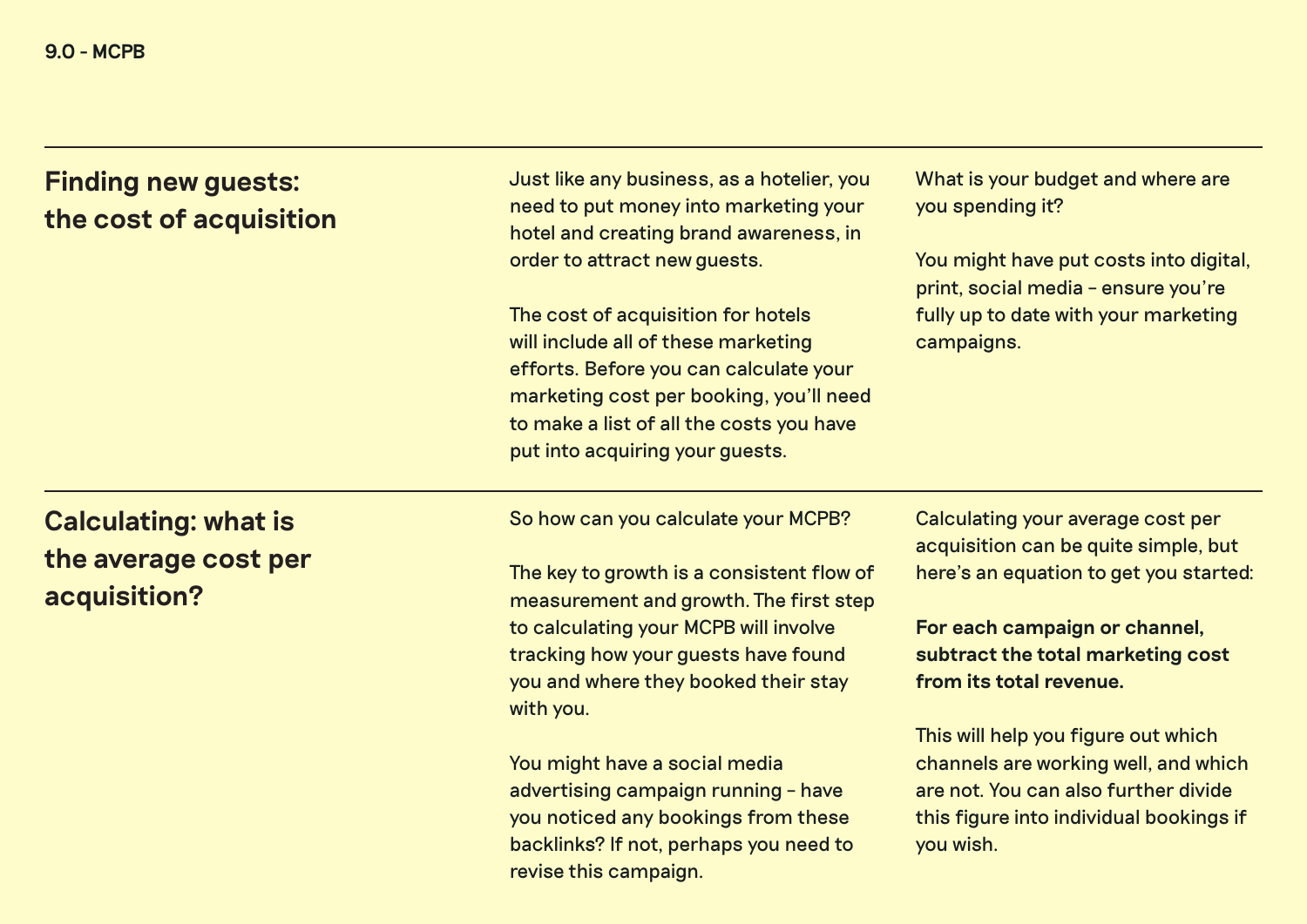# **How to improve my Tripadvisor Rating**

![](_page_28_Picture_1.jpeg)

Tripadvisor is one of the most influential review platforms for hoteliers, and is therefore a crucial metric for your hotel. The customer voice is powerful, so the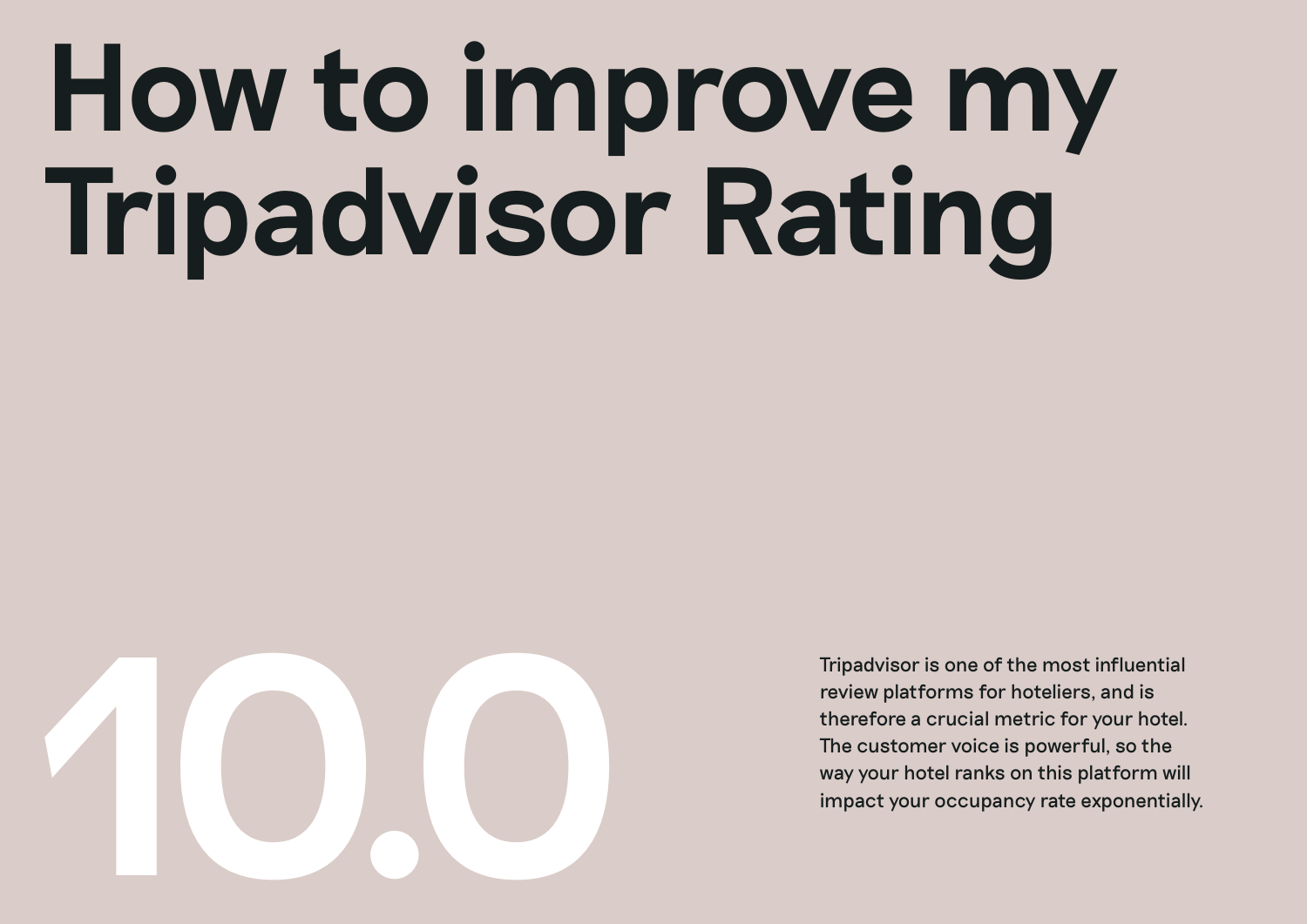# **How to increase your Tripadvisor reviews**

There are a number of things you can do to improve your Tripadvisor ranking, and ensure your hotel is portrayed well online. The first step to Tripadvisor success is increasing your reviews.

### **Step 1:**

**Create an unforgettable customer experience**

It might seem like a given, but the first step to improving your Tripadvisor rating is providing the best guest experience possible. In order to gain a review in the first place, you must provide an experience so exceptional that your guest wants to share it with other travellers. To do this, you must go above and beyond their expectations.

Customer service isn't as simple as a smile – it involves personalised service. To a repeat guest, something as simple as remembering their favourite dish will impress them. You can log all special details about your guests in Preno, ensuring you can go that little bit further to enhance their stay with you. If you do something they won't forget, they're more likely to write a review.

| Step 2:                      | Many guests need a little nudge or reminder to leave a review. It might be as simple<br>as having your front desk staff to ask guests on check out, or you could add an |
|------------------------------|-------------------------------------------------------------------------------------------------------------------------------------------------------------------------|
| <b>Encourage your guests</b> | extra step, such as a follow up email to ask guests how their stay with you was                                                                                         |
| to leave a review            | (and link them to Tripadvisor). Adding that little bit of encouragement will help you                                                                                   |
|                              | increase your number of reviews.                                                                                                                                        |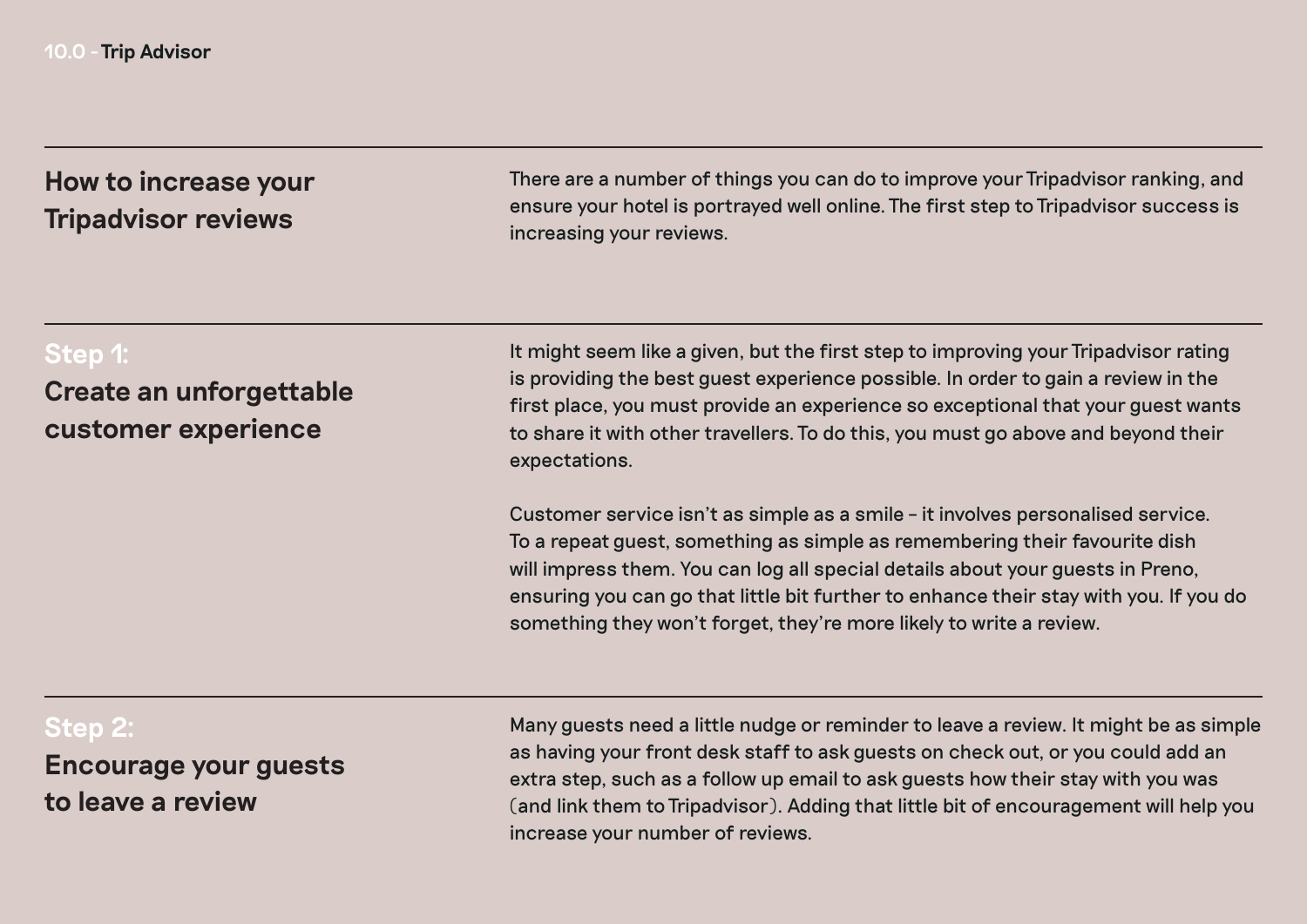# **How to improve your Tripadvisor ranking**

# **How are Tripadvisor rankings calculated?**

When measuring your Tripadvisor performance, it is important to note that your rating and ranking may not always match.

For instance, you may see that your reviews are glowing, but your ranking is still low. Why is this? Your ranking on Tripadvisor is calculated with an algorithm – lets see how:

If you're looking to climb the Tripadvisor chart and get your hotel seen by more travellers on Tripadvisor, you'll need to do everything you can to keep your content fresh, plentiful and positive. Tripadvisor calculates your ranking by:

### **Freshness**

How new are your reviews? Keep encouraging guests to review, because the newer the review, the more trusted by travellers.

# **Volume**

How many reviews do you have? The more reviews you have, the more potential guests have to judge you on. Keep encouraging guests to leave a review.

### **Score**

How positive are your reviews? Of course, when considering your Tripadvisor ranking, the strength of reviews will be taken into account. Keep impressing your guests.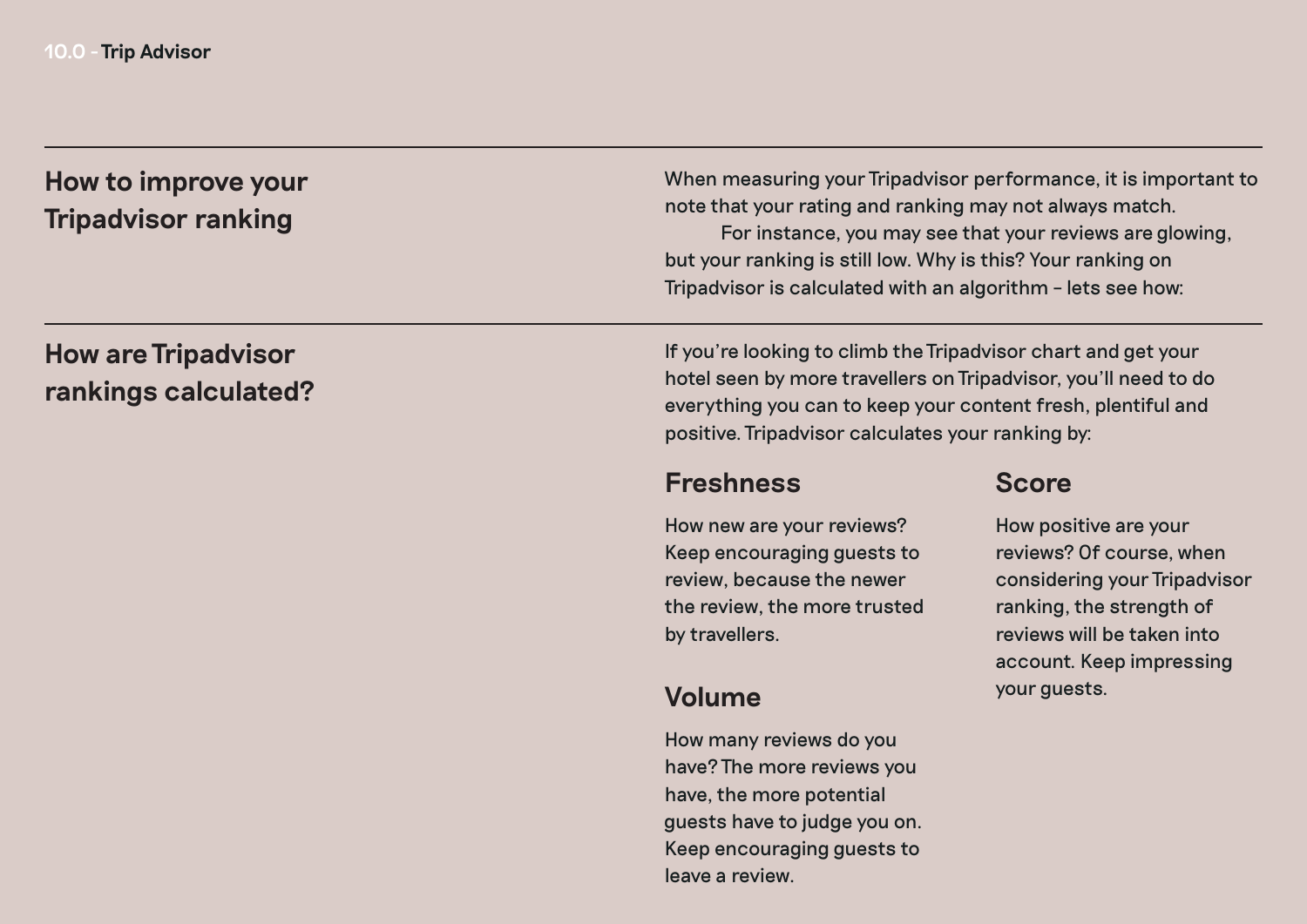# **How to increase your booking.com reviews**

![](_page_31_Picture_1.jpeg)

Booking.com – everyones go-to for hotel bookings. Since 1996 when booking.com first went live, it has only but risen in status. Today, it is almost unheard of for a traveller to have not booked (or at least browsed) on booking.com. The site hosts over 28 million accommodation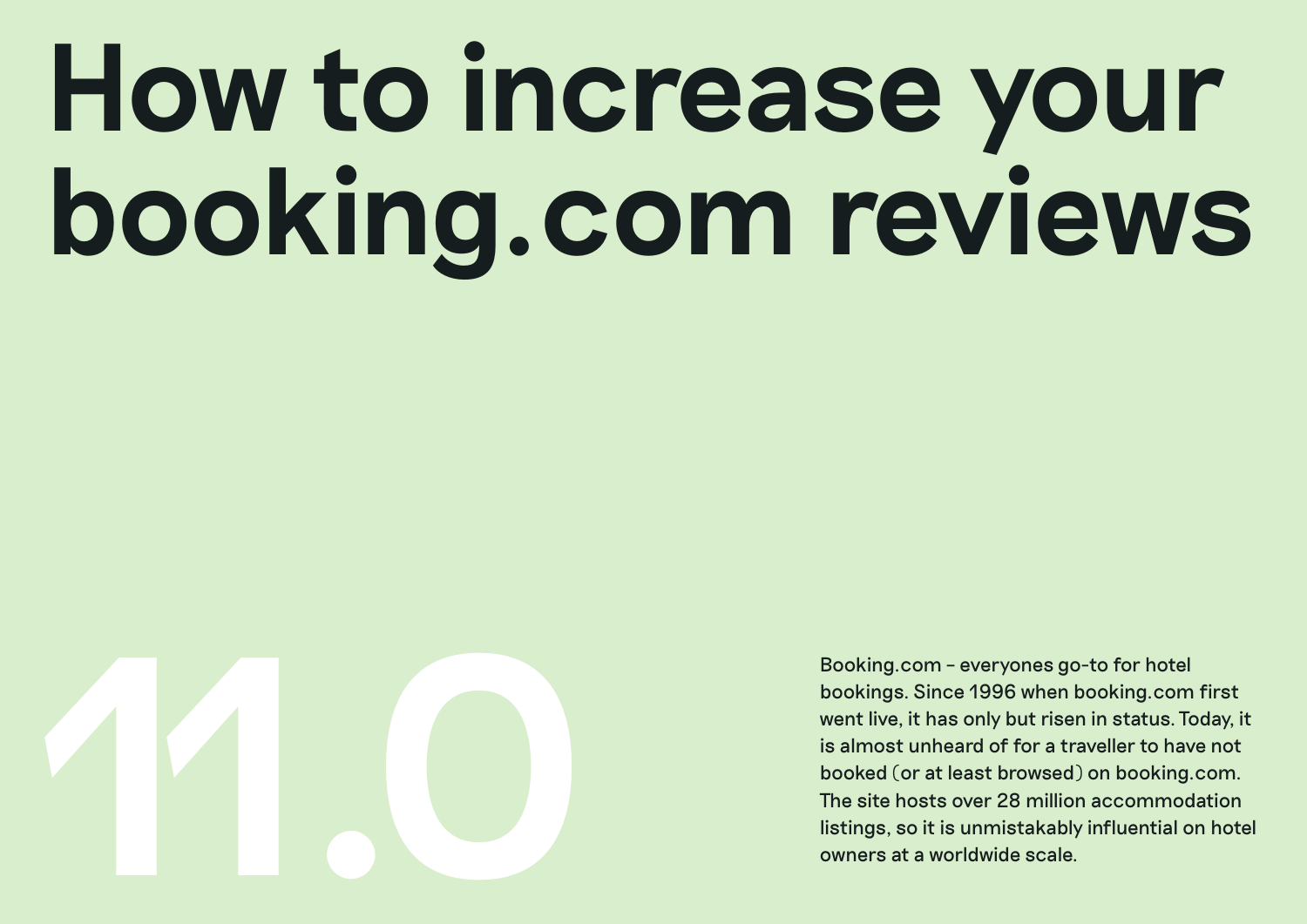# **Booking.com is both an OTA & a review platform**

These two elements collide, and if measured and managed well, can collide with positive impacts on your hotel.

Positive, plentiful reviews on booking.com mean that people can click 'book now' instantly (everything is in one place). And this can work profoundly in your favour.

Lets see how you can optimise booking.com as a metric…

# **Just like Tripadvisor, there are two key factors in increasing your booking.com reviews:**

**Guest experiences that go above and beyond**

As a hotelier, your main goal is to impress your guest. In order to gain great reviews, you can't just have a happy guest, but an amazed guest. A guest that had a particularly special visit, is more likely to leave a booking.com review than one who had a mediocre experience. The same goes for negative reviews, so be careful not to disappoint your guest – and if this happens, ensure to go the extra mile to resolve the situation.

**Encouraging your customers to write a review**

There are a variety of approaches you can consider to increase your reviews. You might mention to your guest on check-out 'we'd love to hear about your stay with us – please leave us a review on booking.com'. Or if you're less inclined to question guests face-to-face, you could ask in writing or with a visual in their hotel room.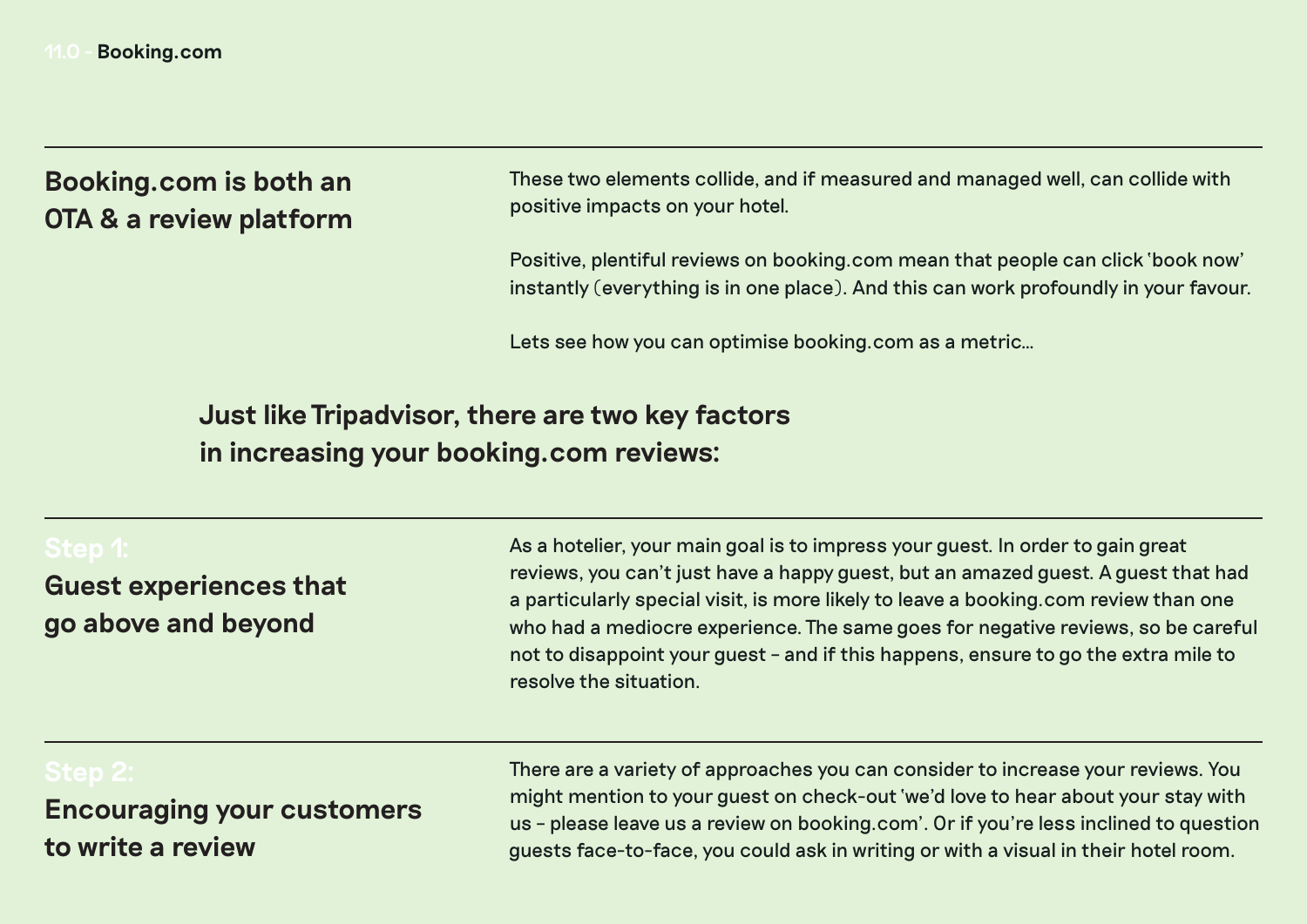# **How to improve your booking.com ranking**

The great thing to know about booking.coms algorithm for ranking, is that each guest search is unique. Booking.com is clever not to portray accommodation options to a potential guest if it is outside of their specified search preferences.

How can this algorithm work in your favour?

Essentially, if you keep your booking.com page up to date, with features that are relevant to your guest, this will help your ranking position in more searches.

Booking.com hosts a variety of preference 'checkbox' options for guests which refines their search to exactly what they're looking for. So let's say for example that your target customers are families, then you would want to ensure that every feature you offer relevant to families is integrated with your page.

According to booking.com. There is no one way to increase your ranking, however they do recommend that you consistently keep your page up to date, and provide discounted rates and specials at similar times to your competitors.

As long as your page is up to date and relevant to the guests you're targeting, then you should rank well in their searches.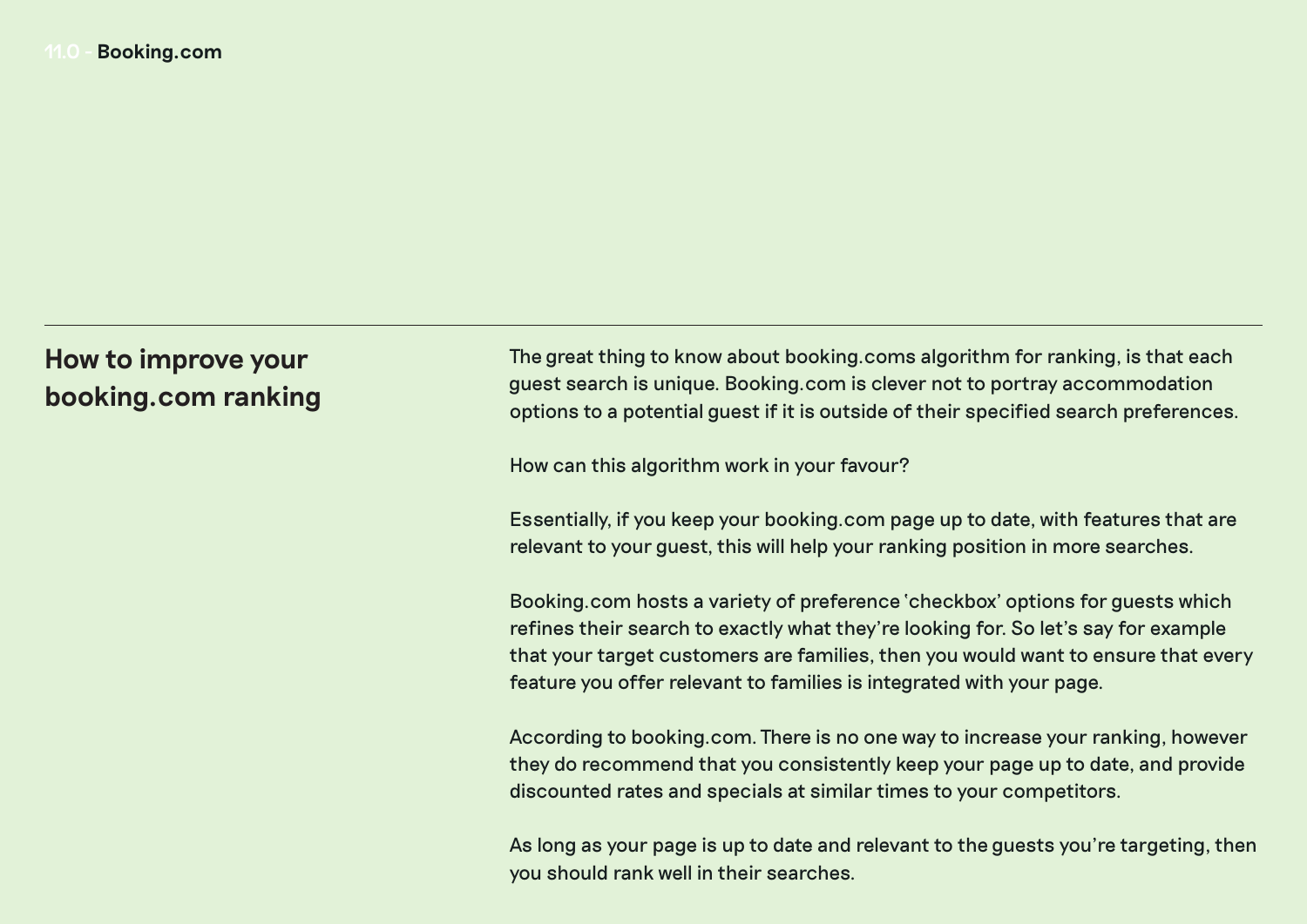# **How to improve Guest Satisfaction**

![](_page_34_Picture_1.jpeg)

Guest satisfaction – the driver of the tourism and hospitality industry. It is arguable that guest satisfaction is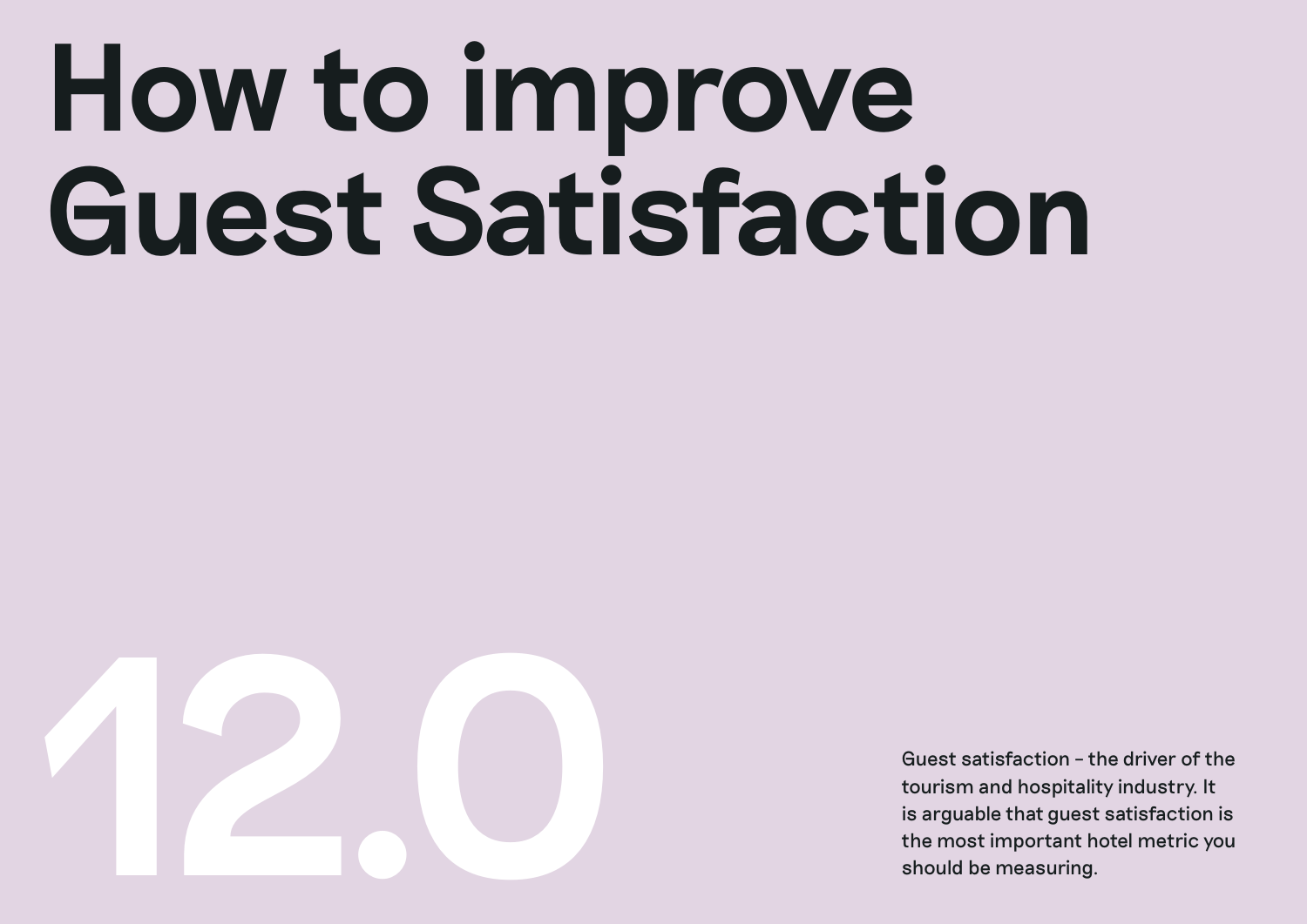#### **12.0 Guest Satisfaction**

![](_page_35_Picture_1.jpeg)

# **What is customer satisfaction in the hotel industry?**

There are a number of elements to take into account when measuring guest satisfaction, here are two hotel customer satisfaction examples that hold the most weight for your business:

| <b>Sensitive services</b> | You may not have looked at it from this perspective before, but essentially, as<br>a hotelier, you are providing sensitive services - a place to eat, a place to sleep.<br>Your business is a home away from home for travellers, so ensuring it is clean,<br>comfortable and private is of the highest importance.                                                                                                                                                                                                   |
|---------------------------|-----------------------------------------------------------------------------------------------------------------------------------------------------------------------------------------------------------------------------------------------------------------------------------------------------------------------------------------------------------------------------------------------------------------------------------------------------------------------------------------------------------------------|
| <b>Staff friendliness</b> | Another major factor of customer satisfaction in the hotel industry is staff<br>behaviour. It is widely recognised that in the hospitality industry, a smile goes<br>a long way. Start small with ensuring your staff smile to guests, as this makes<br>them feel comfortable. The friendliness, helpfulness, presentation and initiative<br>of your staff are all important in providing great customer service, and thus guest<br>satisfaction. Staff who go the extra mile to help guests will stand out the most. |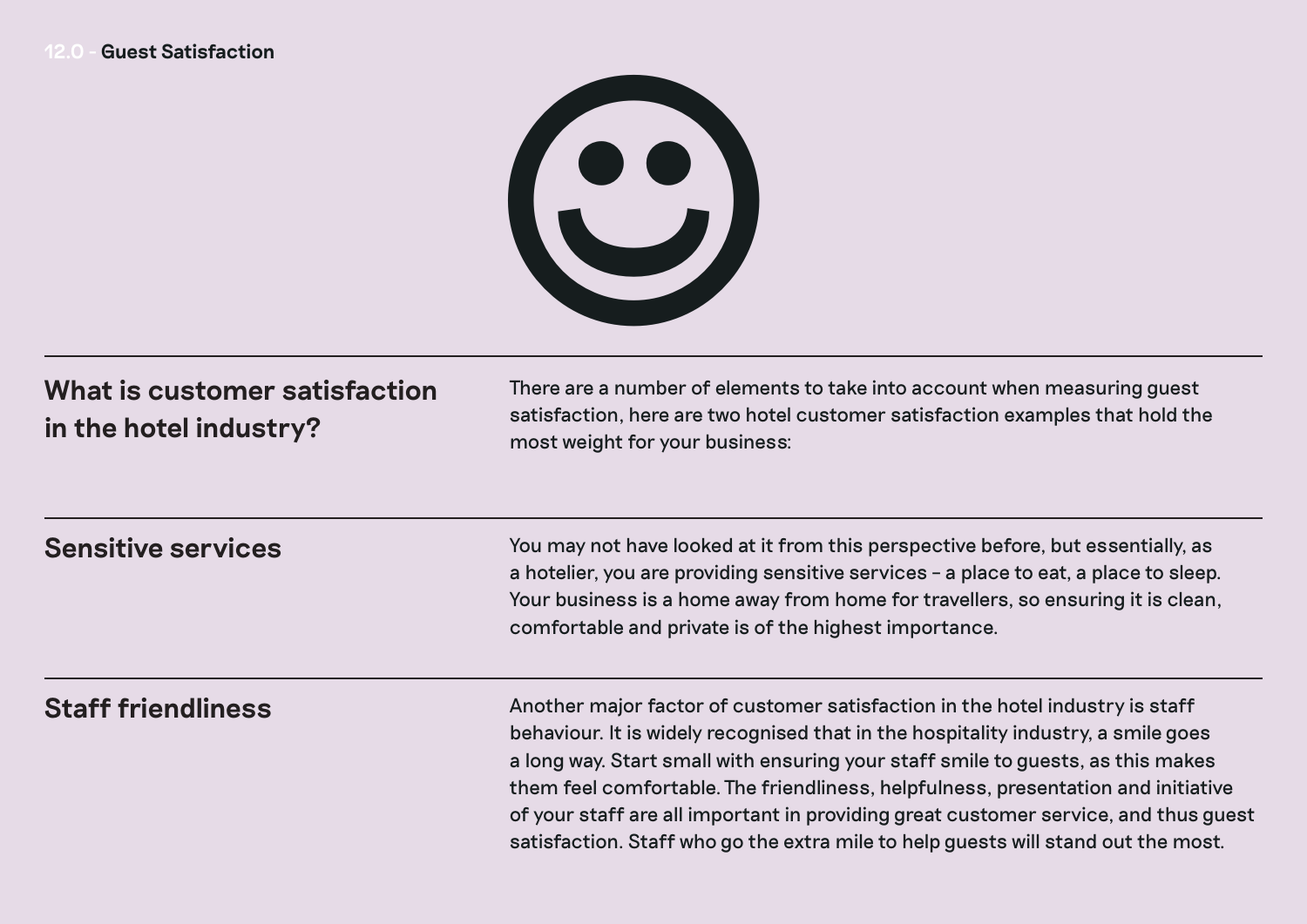| How to improve guest<br>satisfaction           | There are a wide variety of things you can do to enhance the guest experience, and<br>thus improve customer satisfaction in your hotel. Often, the little things are what                                                                                                                                                                              |
|------------------------------------------------|--------------------------------------------------------------------------------------------------------------------------------------------------------------------------------------------------------------------------------------------------------------------------------------------------------------------------------------------------------|
|                                                | make a big difference.<br>A major factor in the hotel industry is personalised experiences. If you go the extra<br>mile to provide a complimentary bottle of wine on a guests anniversary, or provide<br>access to business services for a corporate guest for example, your guest will feel<br>special and looked after.                              |
|                                                | Remember: your hotel is your guests home away from home                                                                                                                                                                                                                                                                                                |
| <b>How to measure</b><br>customer satisfaction | Measuring hotel customer satisfaction is simple. Encourage guests to review your<br>hotel, and engage with these reviews. There are an abundance of online review<br>platforms you can refer them to (Tripadvisor, booking.com, etc.), or you could<br>provide an in-room questionnaire, a follow up email, or you could simply ask upon<br>check out. |
|                                                | Travellers are spending their hard earned money to relax at your property, simply<br>saying 'I hope you had a lovely stay' reinforces how much you care. If they didn't<br>have a lovely stay, this is then your chance to immediately resolve the issue, before                                                                                       |

it's too late (i.e. they go online and leave a negative review).